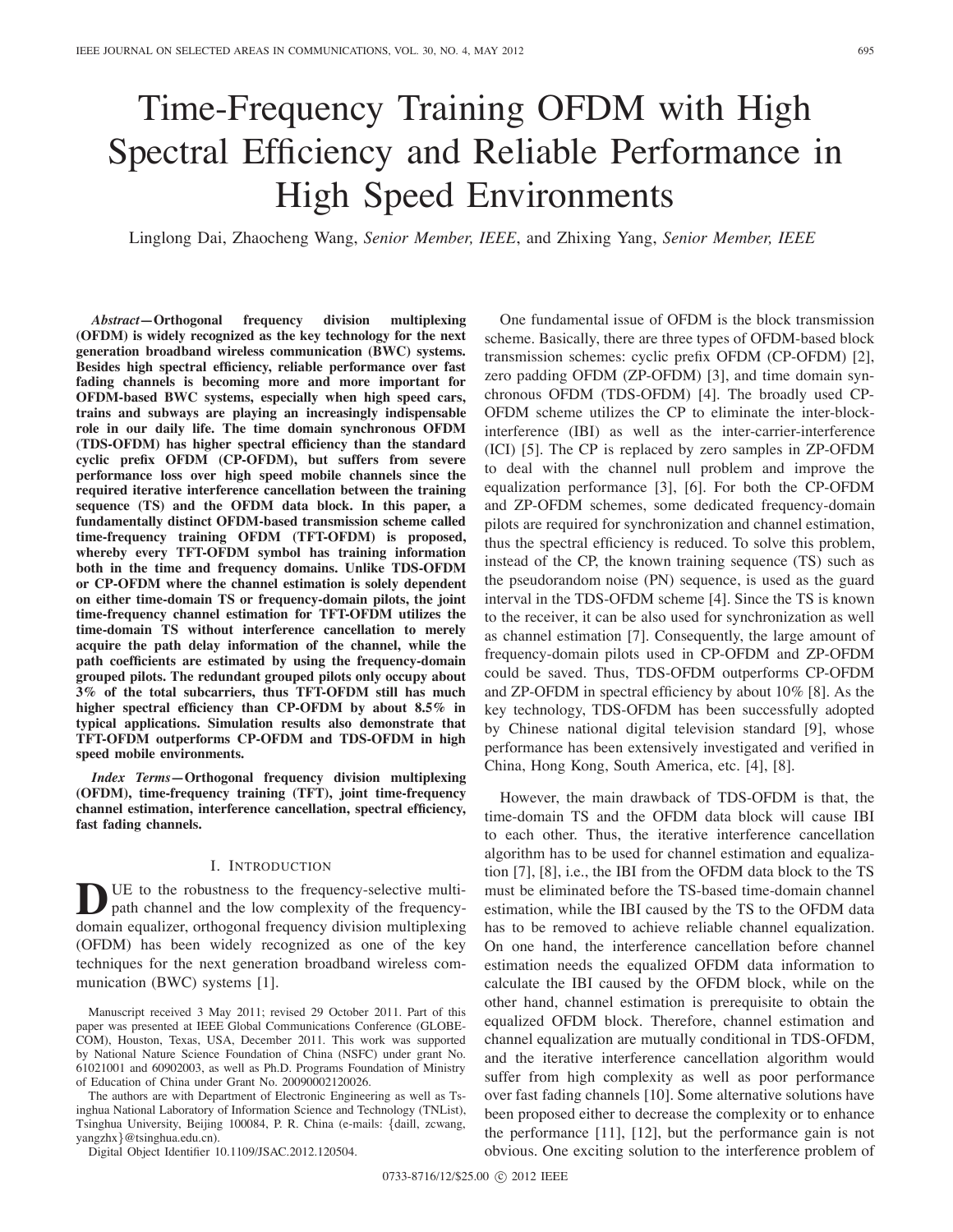TDS-OFDM is the cyclic postfix OFDM scheme [13], [14], whereby the TS serving as the cyclic postfix is not independent of the OFDM block like that in TDS-OFDM, but is generated by the redundant frequency-domain comb-type pilots within the OFDM symbol. In this way, the IBI from the TS to the OFDM data block can be avoided. However, the cyclic postfix OFDM scheme does not solve the problem of the interference from the OFDM data block to the next TS, thus the iterative interference cancellation with poor performance over fast time-varying channels is still required for channel estimation and OFDM equalization [15]. In addition, the inserted redundant pilots have much higher average power than the normal OFDM data [16], thus the equivalent signal-to-noise ratio (SNR) at the receiver will be reduced if the identical transmitted signal power is permitted. Such SNR loss can be slightly alleviated by changing the positions of the redundant pilots or adding more pilots in the frequency domain [17], [18], but the effect is not obvious. The most effective solution to the interference problem of TDS-OFDM is to duplicate the TS twice, resulting in the dual-PN OFDM (DPN-OFDM) scheme [19]. The second received PN sequence immune from the interference caused by the preceding OFDM data block can be directly used for channel estimation, and the interference cancellation before channel equalization can be replaced by the cyclic prefix reconstruction which is accomplished by the simple add-subtraction operation [19]. In this way, the iterative interference cancellation algorithm could be avoided, leading to the reduced complexity and improved performance over fast fading channels. However, the spectral efficiency of the DPN-OFDM solution is remarkably decreased by the doubled length of the TS. For example, when the length of the single TS is 1/9 that of the OFDM data block, the spectral efficiency of TDS-OFDM is 90%, which is reduced to 82% in DPN-OFDM. Therefore, to achieve high spectral efficiency and good performance over fast fading channels at the same time is really challenging for the currently available OFDM-based transmission schemes, including CP-OFDM, ZP-OFDM, TDS-OFDM, cyclic postfix OFDM, and DPN-OFDM.

The motivation of this paper is to address the aforementioned technical challenges by proposing a fundamentally distinct OFDM transmission scheme called time-frequency training OFDM (TFT-OFDM), which achieves high spectral efficiency as well as reliable performance in high speed mobile environments. The innovation and contribution of this paper can be specifically described as below: 1) Unlike TDS-OFDM or CP-OFDM where the training information exists only in the time or frequency domain, TFT-OFDM has training information in both time and frequency domains for every TFT-OFDM symbol, i.e., TFT-OFDM has TS in the time domain and a very small amount of grouped pilots in the frequency domain; 2) Unlike TDS-OFDM or CP-OFDM where the channel estimation is solely dependent on either timedomain TS or frequency-domain pilots, the proposed joint time-frequency channel estimation for TFT-OFDM utilizes the time-domain TS to merely estimate the path delay information of the wireless channel, while the channel path coefficients are acquired by using the frequency-domain grouped pilots; 3) Unlike the IBI caused by the OFDM data block to the TS has

to be cancelled completely to achieve good channel estimation in TDS-OFDM, it is not necessary to remove such interference in TFT-OFDM since the received "contaminated" TS is only used to estimate the channel's path delay information. Thus, the conventional iterative algorithm with high complexity and poor performance over fading channels can be avoided, leading to the reliable performance of TFT-OFDM in high speed mobile environments; 4) Unlike CP-OFDM where large amount of frequency-domain pilots are required, the grouped pilots used to estimate the channel path coefficients only occupy about 3% of the total subcarriers in TFT-OFDM, thus high spectral efficiency can be also achieved.

The remainder of this paper is organized as follows. The TFT-OFDM system model is presented in Section II. The corresponding receiver design including joint time-frequency channel estimation and channel equalization is addressed in Section III. Section IV gives the performance analysis of the TFT-OFDM scheme. Simulation results are provided in Section V, and the final conclusions are drawn in Section VI.

*Notation*: We use the boldface letters to denote matrices and column vectors;  $\mathbf{I}_N$  is the  $N \times N$  identity matrix, and  $\mathbf{0}_{M \times N}$  denotes the  $M \times N$  zero matrix;  $\mathbf{F}_N$  denotes the normalized  $N \times N$  fast Fourier transform (FFT) matrix whose  $(n+1, k+1)$ th entry being  $\exp(-j2\pi n k/N)/\sqrt{N}$ ; ⊗ presents the circular correlation, and  $\odot$  means the Hadamard product of two vectors;  $(\cdot)^*, (\cdot)^T, (\cdot)^H, (\cdot)^{-1}$  and  $|\cdot|$  denote the complex conjugate, transpose, Hermitian transpose, matrix inversion and absolute operations, respectively; diag{**u**} means a diagonal matrix where the elements of **u** are placed at the diagonal positions;  $(\cdot)_N$  presents the modulo-N operation; Finally,  $\hat{x}$ stands for the estimate of  $x$ .

## II. TFT-OFDM SYSTEM MODEL

In this section, the basic concept of the proposed TFT-OFDM system is generalized at first, then the TFT-OFDM system model is outlined.

# *A. Basic Concept of the TFT-OFDM System*

As shown in Fig. 1, the IBI from the TS to the OFDM data block and the IBI caused by the OFDM block to the TS have distinct features in TDS-OFDM. The interference caused by the TS can be completely removed if the channel estimation is perfect, since the TS is known at the receiver. In addition, this IBI can be calculated with relatively low complexity since the TS length is not large. However, the interference caused by the OFDM data block has to be calculated with high complexity, since the OFDM block length is usually large. More importantly, such interference can not be totally eliminated even when the channel estimation is ideal, because the OFDM data block is random and unknown, and perfect OFDM detection is difficult due to the noise, the ICI, the imperfect channel equalization, and so on, especially when the channel is varying fast. Therefore, the TS-based time-domain channel estimation in TDS-OFDM is not accurate over fast fading channels. Such estimation error would in turn result in the unreliable cancellation of the IBI caused by the TS, which would deteriorate the OFDM equalization performance in the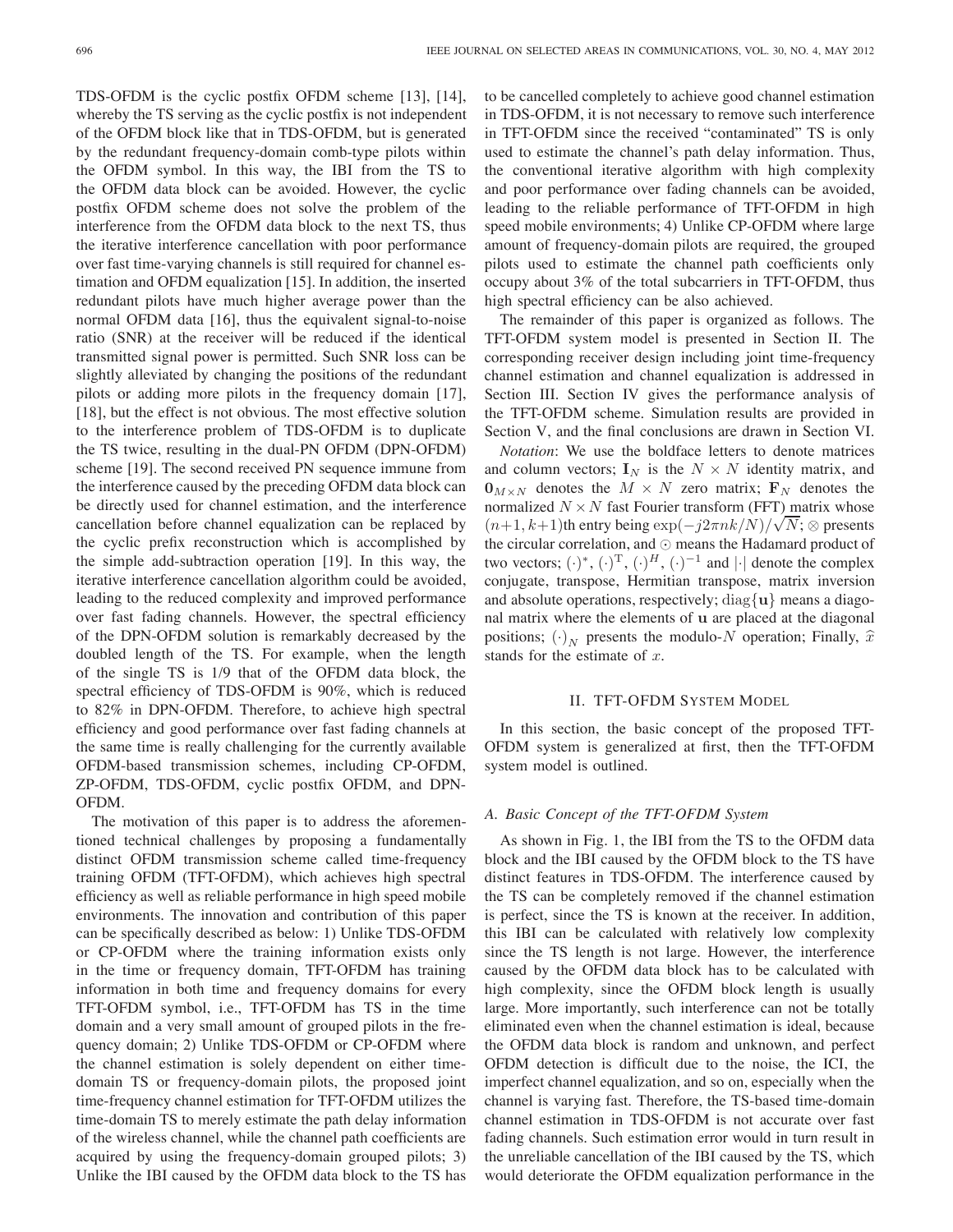

Fig. 1. Distinct features of the IBIs in TDS-OFDM.

next iteration. Consequently, the corresponding performance loss is unavoidable in TDS-OFDM.

Based on the observations that the IBI caused by the OFDM data block has to be removed for reliable channel estimation, and the complete cancellation of such IBI is difficult even when the channel estimation is perfect, TFT-OFDM is derived in this paper to provide a fundamentally distinct solution. In the proposed TFT-OFDM scheme, unlike the conventional method where both the channel path delays and the channel path coefficients are estimated by using the "clean" received TS after IBI cancellation, we do not remove the IBI imposed on the TS, but directly use the "contaminated" TS without IBI cancellation to obtain the partial channel information: the path delays of the channel, while the rest part of the channel information: the path coefficients, are acquired by utilizing the small amount of grouped pilots in the frequency domain. In this way, the IBI caused by the OFDM data block needs not to be removed, leading to the breaking of the mutually conditional relationship between the channel estimation and channel equalization in TDS-OFDM. Consequently, the iterative interference cancellation algorithm with poor performance could be avoided. The only cost is the extra frequency-domain grouped pilots, which lead to the spectral efficiency loss compared with TDS-OFDM. However, such loss is negligible, since the pilots used to estimate the path coefficients only occupy about 3% of the total subcarriers in the proposed TFT-OFDM solution.

# *B. TFT-OFDM System Model*

Unlike TDS-OFDM or CP-OFDM where the training information only exists in the time or frequency domain, Fig. 2 shows that TFT-OFDM has training information in both time and frequency domains for every TFT-OFDM symbol, i.e., the time-domain TS and the frequency-domain grouped pilots scattered over the signal bandwidth are used in TFT-OFDM. The signal structure of the TFT-OFDM scheme can be described in the time domain and frequency domain, respectively.

In the time domain, the *i*th TFT-OFDM symbol  $s_i$  =  $[s_{i,-M} \cdots s_{i,-1} s_{i,0} s_{i,1} \cdots s_{i,N-1}]^T$  is composed of the known time-domain TS  $\mathbf{c}_i = [c_{i,0} \ c_{i,1} \ \cdots \ c_{i,M-1}]^T$  and the OFDM data block  $\mathbf{x}_i = [x_{i,0} \ x_{i,1} \ \cdots \ x_{i,N-1}]^T$  as below

$$
\mathbf{s}_{i} = \begin{bmatrix} \mathbf{c}_{i} \\ \mathbf{x}_{i} \end{bmatrix}_{P \times 1} = \begin{bmatrix} \mathbf{I}_{M} \\ \mathbf{0}_{N \times M} \end{bmatrix}_{P \times M} \mathbf{c}_{i} + \begin{bmatrix} \mathbf{0}_{M \times N} \\ \mathbf{I}_{N} \end{bmatrix}_{P \times N} \mathbf{F}_{N}^{H} \mathbf{X}_{i},
$$
\n(1)

where  $M$  is the length of the TS,  $N$  is the length of the OFDM data block,  $P = M + N$  presents the length of the TFT-OFDM symbol,  $\mathbf{X}_i = [X_{i,0} \ X_{i,1} \ \cdots \ X_{i,N-1}]^T$  denotes



Fig. 2. Proposed signal structure and the corresponding joint time-frequency channel estimation of the TFT-OFDM scheme.

the frequency-domain OFDM symbol, and  $\mathbf{x}_i = \mathbf{F}_N^H \mathbf{X}_i$ . Being different from the time-domain PN sequence used in TDS-OFDM, the TS in TFT-OFDM could be any kind of sequences with desirable specific features defined in the time or frequency domain. Normally, the sequences with perfect or good autocorrelation property are preferred for channel estimation, e.g., the constant amplitude zero auto-correlation (CAZAC) sequence with constant envelop in both time and frequency domains [20], or the PN sequence used in TDS-OFDM [9]. Here we use the TS having constant envelope in the frequency domain, i.e.,  $\mathbf{c}_i = \mathbf{F}_M^H \mathbf{C}_i$ , where  $\mathbf{C}_i =$  $[C_{i,0} C_{i,1} \cdots C_{i,M-1}]^T$  with the entry  $|C_{i,k}| = c$ , and c is an arbitrary real number. For simplicity,  $C_{i,k} = \pm 1$  is used throughout this paper. It can be proved that such TS with any length has perfect circular autocorrelation property, since the circular correlation theorem [21] allows

$$
\mathbf{c}_{i} \otimes \mathbf{c}_{i} = \mathbf{F}_{M}^{H} \left( \sqrt{M} \left( \mathbf{F}_{M} \mathbf{c}_{i} \right) \odot \left( \mathbf{F}_{M} \mathbf{c}_{i} \right)^{*} \right) \n= \mathbf{F}_{M}^{H} \sqrt{M} \left( \mathbf{C}_{i} \odot \mathbf{C}_{i}^{*} \right) = M \left[ 1 \mathbf{0}_{1 \times (M-1)} \right]^{T},
$$
\n(2)

where  $\mathbf{C}_i \odot \mathbf{C}_i^* = \mathbf{I}_{M \times 1}$  has been used.

In the frequency domain, unlike TDS-OFDM where all active subcarriers are used to carry the useful data [22], TFT-OFDM has  $N_d$  data subcarriers and  $N_{group}$  groups of binary phase-shift keying (BPSK) modulated pilots scattered over the signal bandwidth. Each pilot group has  $2d + 1$  pilots. The index set of the central pilots in the  $N_{group}$  pilot groups can be denoted by  $\eta = \{\eta_0 \eta_1 \cdots \eta_{N_{group}-1}\}$ , and the index set of all pilots is consequently presented by  $\Psi = \{\eta_0 - d\eta_0 - d +$ 1 ···  $\eta_0 + d$  ···  $\eta_{N_{group}-1} - d$  ···  $\eta_{N_{group}-1} + d$ . The pilot number is  $N_p = N_{group}(2d+1)$ , and  $N = N_d + N_p$ . Although the frequency-domain pilots are very common in CP-OFDM systems, the grouped pilots in TFT-OFDM are different from the block-type pilots or the comb-type pilots used in most CP-OFDM systems, e.g., the second generation digital terrestrial television broadcasting system (DVB-T2) [23] and the next generation mobile wireless system called the long term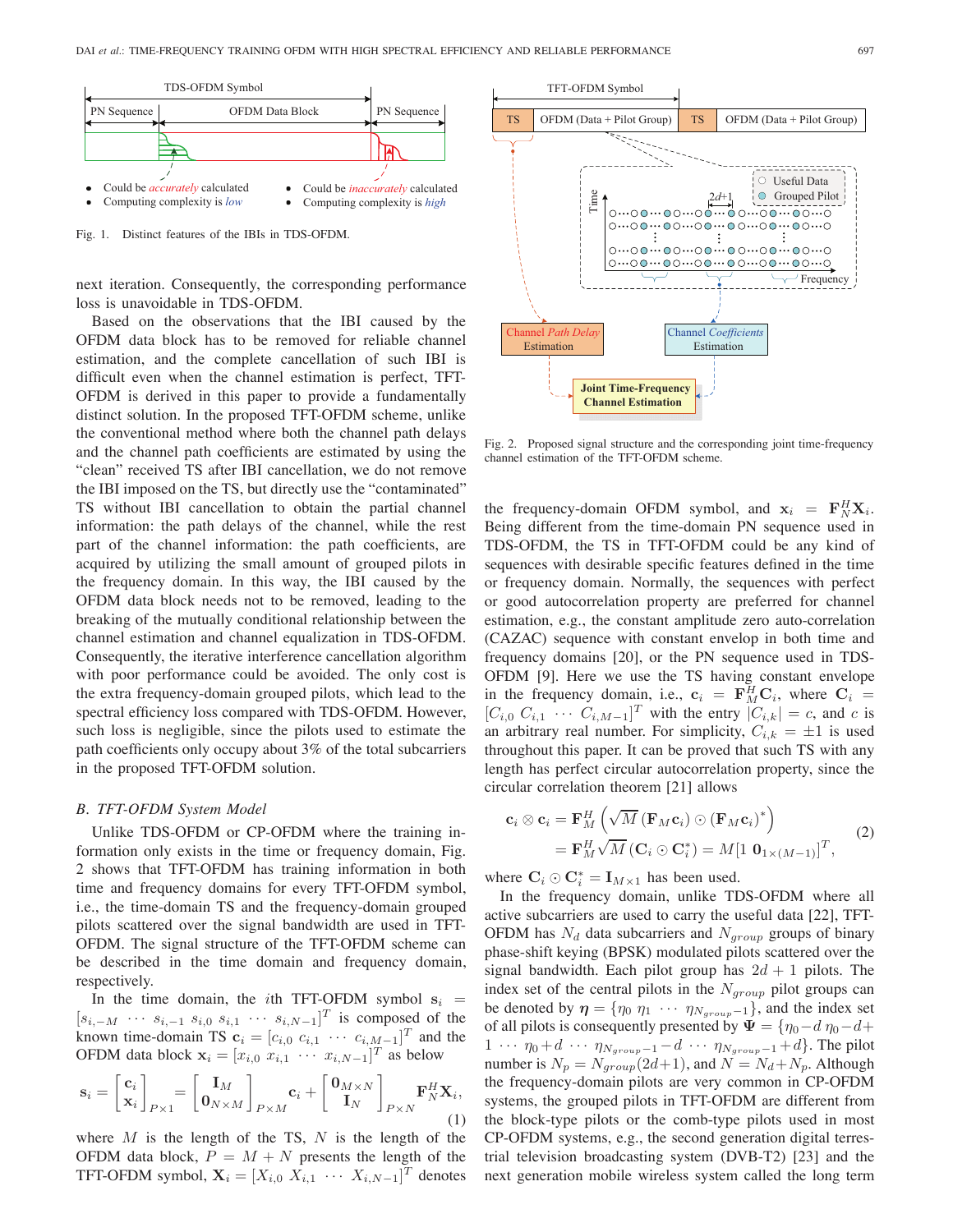evolution (LTE) [24]. More importantly, as described later in Section III-A, TFT-OFDM requires much less pilots than CP-OFDM.

The discrete multipath channel during the ith TFT-OFDM symbol at the time instant  $n$  ( $-M \le n \le N-1$ ) can be modeled as  $\mathbf{h}_{i,n} = [h_{i,n,0} \; h_{i,n,1} \; \cdots \; h_{i,n,L-1}]^T$  of the maximum length  $L$ , where  $h_{i,n,l}$  denotes the coefficient of the *l*th path with the delay  $n_l$ . After the cyclic prefix reconstruction of the received OFDM block has been accomplished (the hybrid domain cyclic prefix reconstruction method [25] based on the well-known overlap and add (OLA) scheme in ZP-OFDM systems [3] can be directly utilized, since TFT-OFDM is essentially equivalent to ZP-OFDM after removing the known TS at the receiver), the time-domain received OFDM block  $\mathbf{y}_i = [y_{i,0} \ y_{i,1} \ \cdots \ y_{i,N-1}]^T$  is

$$
\mathbf{y}_i = \mathbf{H}_i \mathbf{x}_i + \mathbf{w}_i,\tag{3}
$$

where  $w_i$  is the additive white Gaussian noise (AWGN) vector with zero mean and covariance of  $\sigma^2 \mathbf{I}_N$ , and the time-domain system matrix  $H_i$  is defined by

$$
\mathbf{H}_{i} = \begin{bmatrix} h_{i,0,0} & 0 & \cdots & h_{i,0,2} & h_{i,0,1} \\ h_{i,1,1} & h_{i,1,0} & \cdots & h_{i,1,3} & h_{i,1,2} \\ \vdots & \vdots & \ddots & \vdots & \vdots \\ h_{i,L-1,L-1} & h_{i,L-1,L-2} & \cdots & 0 & h_{i,L-1,L-1} \\ \vdots & \vdots & \ddots & \vdots & \vdots \\ 0 & 0 & \cdots & h_{i,N-1,1} & h_{i,N-1,0} \end{bmatrix}_{N \times N}_{N \times N}
$$

The channel coefficient  $h_{i,n,l}$  can be divided into two parts as  $h_{i,n,l} = h_{i,l} + \Delta h_{i,n,l}$ , where  $h_{i,l} = \frac{1}{N+M}$  $\sum_{i=1}^{N-1}$  $n=-M$  $h_{i,n,l}$ denotes the average channel coefficient, and  $\Delta h_{i,n,l}$  presents the channel variation compared with  $h_{i,l}$ . Smarmily, the system matrix  $H_i$  can be consequently divided into two parts as  $H_i = H_{i, \text{ave}} + H_{i, \text{var}}$ , where  $H_{i, \text{ave}}$  is the channel "average" matrix with the  $(p, q)$ th entry being  $h_{i,(p-q)_N}$ , and **H**i,var denotes the channel "variation" matrix with the  $(p, q)$ th entry being  $\Delta h_{i, p, (p-q)_N}$ . When the channel is invariant within one TFT-OFDM symbol (which is normally the assumption in TDS-OFDM due to the iterative interference cancellation method [7], [11], [12]), i.e.,  $h_{i,-M,l} = h_{i,-1,l}$  $h_{i,0,l} = \cdots = h_{i,N-1,l} = h_{i,l}$  for  $0 \le l \le L-1$ , we have  $\Delta h_{i,n,l} = 0$ ,  $\mathbf{H}_{i,\text{ave}}$  becomes a circular Toeplitz matrix with the first column  $\mathbf{h}_i = [h_{i,0} \; h_{i,1} \; \cdots \; h_{i,L-1}]^T$ , and  $\mathbf{H}_{i,\text{var}} = \mathbf{0}_N$ .

Using FFT to the above signal (3), we have the frequencydomain OFDM block  $\mathbf{Y}_i = [Y_{i,0} \ Y_{i,1} \ \cdots \ Y_{i,N-1}]^T$  as

$$
\mathbf{Y}_i = \mathbf{G}_i \mathbf{X}_i + \mathbf{W}_i, \tag{5}
$$

where  $Y_i = F_N y_i$ ,  $W_i = F_N w_i$ , and  $G_i$  is the  $N \times N$ channel frequency response (CFR) matrix with the  $(p+1, q+1)$ 1)th entry  $G_{i,p,q}$  being [26]

$$
G_{i,p,q} = \sum_{l=0}^{L-1} \left( \frac{1}{N} \sum_{n=0}^{N-1} h_{i,n,l} e^{-j\frac{2\pi}{N}n(p-q)} \right) e^{-j\frac{2\pi}{N}qn_l}.
$$
 (6)

If the channel is time-invariant within each TFT-OFDM symbol, the ICI coefficient  $G_{i,p,q}$   $(p \neq q)$  equals to zero, and

 $G_i$  becomes a diagonal matrix. Consequently, the one-tap equalizer can be used for data detection with low complexity.

It is clear from (6) that the channel information, including the channel path delays  $\{n_l\}_{l=0}^{L-1}$  as well as the path coefficients  $h_{i,n,l}$ , has to be obtained for data detection.

# III. TFT-OFDM RECEIVER DESIGN

Based on the time-frequency training information and signal structure of the TFT-OFDM scheme in Section II, this section presents the TFT-OFDM receiver design, including the joint time-frequency channel estimation, and channel equalization as well.

# *A. Joint Time-Frequency Channel Estimation*

Unlike CP-OFDM or TDS-OFDM where the channel estimation is solely dependent on the frequency-domain pilots or the time-domain TS, whereby the path delays and path coefficients are simultaneously estimated by the time- or frequency-domain training information [7], [19], [26], [27], channel estimation in TFT-OFDM is jointly accomplished by time-frequency processing of the received TFT-OFDM signal.

# *1) TS-Based Path Delay Estimation*

The received TS will be contaminated by the IBI from the previous OFDM data block after multi-path propagation, i.e., the received TS  $\mathbf{d}_i = [d_{i,0} \ d_{i,1} \ \cdots \ d_{i,M-1}]^T$  in the ith TFT-OFDM symbol containing the contributions from the preceding  $(i - 1)$ th unknown OFDM data block should be

$$
\mathbf{d}_i = \mathbf{B}_{i,\mathrm{ISI}} \mathbf{c}_i + \mathbf{B}_{i-1,\mathrm{IBI}} \mathbf{x}_{i-1,N-M:N-1} + \mathbf{v}_i,\qquad(7)
$$

where the last M elements of  $x_{i-1}$  are denoted by  $x_{i-1,N-M:N-1}$ , and the IBI caused by the previous  $(i-1)$ th OFDM block  $\mathbf{x}_{i-1}$  is presented by  $\mathbf{B}_{i-1,\text{IBI}}\mathbf{x}_{i-1,N-M:N-1}$ . Note that the  $M \times M$  matrices  $B_{i,ISI}$  and  $B_{i,IBI}$  can be obtained based on the "condensed" matrix  $H_{i,M}$  containing the first M rows and columns of the system matrix  $H_i$  denoted by (4). Similar to the system matrix  $H_i$ , the "condensed" matrix  $\mathbf{H}_{i,M}$  can be also divided as  $\mathbf{H}_{i,M} = \mathbf{H}_{i,M,\text{ave}} + \mathbf{H}_{i,M,\text{var}}$ . Since the TS length is much shorter than the TFT-OFDM symbol length,  $\mathbf{H}_{i,M,\text{var}} \approx \mathbf{0}_M$  could be assumed with negligible approximation error [28]. Such error as well as the AWGN are included in the term  $v_i$ . After that,  $B_{i,1S1}$ becomes the lower triangular Toeplitz matrix with the first column  $h_i$ , and  $B_{i-1,\text{IBI}}$  presents the corresponding upper triangular Toeplitz matrix based on  $B_{i,ISI}$ .

To achieve reliable channel estimation in TDS-OFDM, IBI cancellation and cyclic prefix reconstruction of the received TS are required to fully utilize the good autocorrelation property of the TS [7]

$$
\mathbf{d}_{i,\text{CIR}} = \mathbf{d}_i - \mathbf{B}_{i-1,\text{IBI}} \mathbf{x}_{i-1,N-M:N-1} + \mathbf{B}_{i,\text{IBI}} \mathbf{c}_i
$$
  
=  $\mathbf{B}_{i,\text{CIR}} \mathbf{c}_i + \mathbf{v}_i,$  (8)

where  $B_{i,\text{IBI}}c_i$  denotes the "tail" caused by the transmitted TS  $c_i$  after the channel  $h_i$ ,  $B_{i,\text{CIR}}$  denotes the  $M \times M$  circular matrix with the first column  $h_i$ , and we have  $B_{i, \text{CIR}}$  =  $\mathbf{B}_{i,\text{ISI}} + \mathbf{B}_{i,\text{IBI}}$ . Subtracting  $\mathbf{B}_{i-1,\text{IBI}}\mathbf{x}_{i-1,N-M:N-1}$  in (6) means removing the IBI caused by the previous  $(i - 1)$ th OFDM data block, while adding  $B_{i,IBI}c_i$  indicates reconstructing the cyclic property of the received TS. Then, the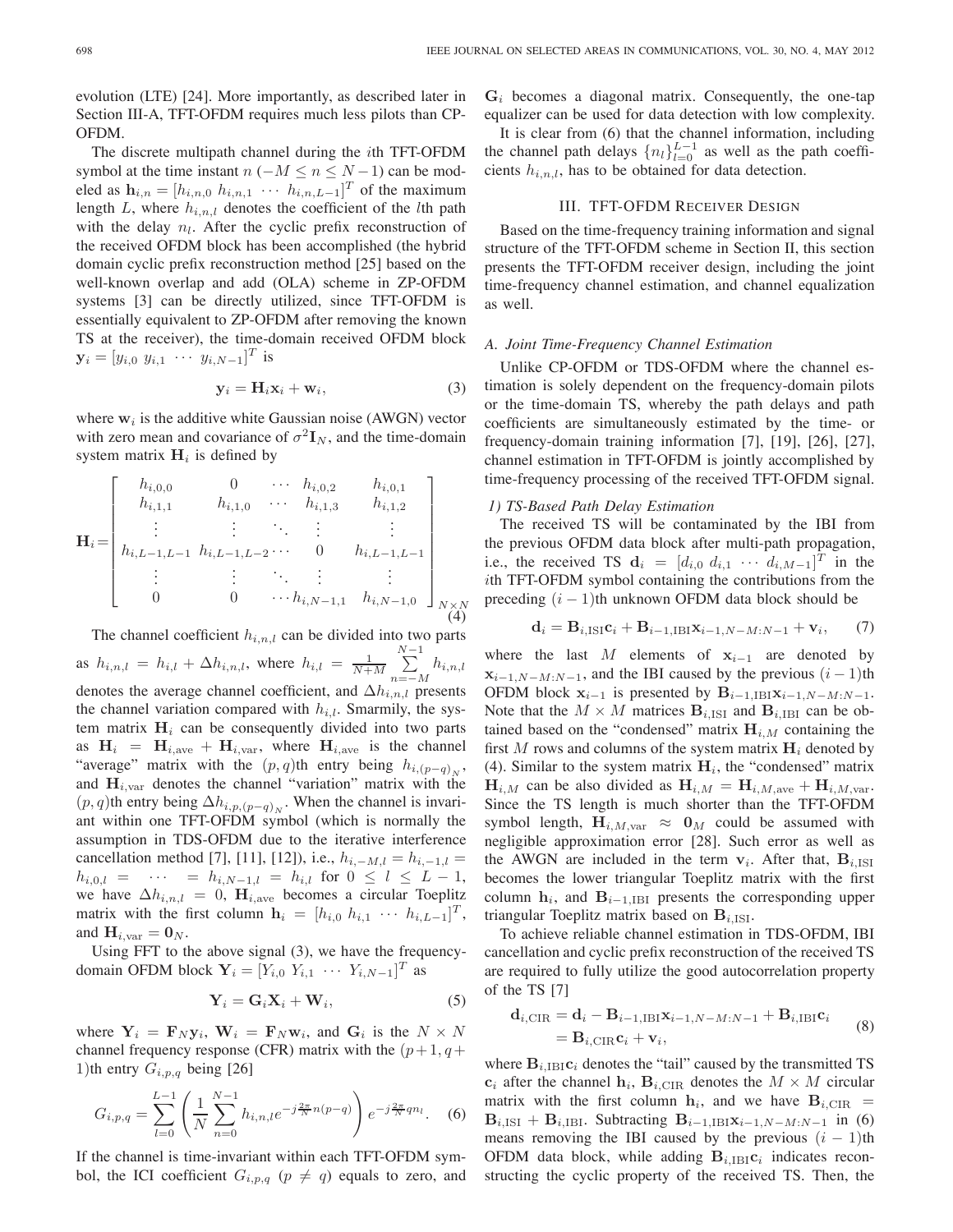circular correlation between  $\mathbf{d}_{i,\text{CIR}}$  in (8) and the local TS  $\mathbf{c}_i$ could achieve the complete time-domain channel estimation in TDS-OFDM [7]

$$
\widetilde{\mathbf{h}}_i = \frac{1}{M} \mathbf{c}_i \otimes \mathbf{d}_{i,\text{CIR}} = \frac{1}{M} \mathbf{c}_i \otimes (\mathbf{B}_{i,\text{CIR}} \mathbf{c}_i + \mathbf{v}_i) = \mathbf{h}_i + \mathbf{v}'_i, \tag{9}
$$

where  $\mathbf{v}'_i = \frac{1}{M} \mathbf{c}_i \otimes \mathbf{v}_i$  has the same statistical properties as  $v_i$ , and the perfect autocorrelation of the TS  $c_i$  as shown in (2) has been used. When the PN sequence with good but not ideal autocorrelation property is used in TDS-OFDM, the estimation accuracy would be slightly lower. If the channel is varying slowly, high estimation accuracy could be iteratively achieved.

However, the channel estimation method above has two assumptions:

- *Ideal IBI removal*: Eq. (8) indicates that the IBI  $B_{i-1,\text{IBI}}x_{i-1,N-M:N-1}$  has to be completed removed from the received TS  $\mathbf{d}_i$ , and this requires the ideal signal detection of the previous OFDM data block  $\mathbf{x}_{i-1}$  as well as the ideal estimation of the channel **<sup>h</sup>**<sup>i</sup>−<sup>1</sup> in the previous TFT-OFDM symbol;
- *Perfect cyclic prefix reconstruction*: Eq. (8) also implies that, the "tail"  $B_{i,IBI}c_i$  has to be accurately estimated to achieve the reliable estimate  $h_i$ . This requires that  $h_i$ has already been obtained. The "tail"  $B_{i,IBI}c_i$  can be also achieved by subtracting the ith estimated OFDM block from the ith actually received OFDM block [11], or using the "tail" of the previous  $(i-1)$ th TS instead [12]. However, all those solutions assume perfect estimation of  $h_i$  or  $h_{i-1}$ .

For the first assumption, accurate channel estimation and ideal OFDM data detection are difficult to be achieved over fast fading channels. The second supposition implies that channel estimation and cyclic prefix reconstruction are mutually conditional. Therefore, the iterative interference cancellation method has to be used in TDS-OFDM, and the performance loss is unavoidable [29].

To solve those problems, without interference cancellation, we directly use the "contaminated" TS in TFT-OFDM to obtain the rough CIR estimate  $\hat{h}_i$  to merely acquire the channel path delay information

$$
\widehat{\mathbf{h}}_i = \frac{1}{M} \mathbf{c}_i \otimes \mathbf{d}_i = \mathbf{h}_i + \mathbf{v}'_i + \mathbf{n}_i,
$$
\n(10)

where

$$
\mathbf{n}_{i} = \frac{1}{M}\mathbf{c}_{i} \otimes (\mathbf{B}_{i-1,\mathrm{IBI}}\mathbf{x}_{i-1,N-M:N-1} - \mathbf{B}_{i,\mathrm{IBI}}\mathbf{c}_{i}) \quad (11)
$$

denotes the extra "noise" caused by the interference. However,  $n_i$  will not severely affect the path delay information of the roughly estimated channel  $\hat{h}_i$ , since the random OFDM data block  $x_{i-1}$  and the fixed TS  $c_i$  are completely uncorrelated. As an example, Fig. 3 compares the rough channel estimate  $\hat{\mathbf{h}}_i$  with the actual channel  $\mathbf{h}_i$  over the Brazil D channel [30] with the signal-to-noise ratio (SNR) of 5 dB. We can observe that, although the rough estimate  $\hat{\mathbf{h}}_i$  is not accurate due to the absence of interference cancellation, the path delay information of the actual channel  $\mathbf{h}_i$  is preserved well by  $\widehat{\mathbf{h}_i}$ , which is just the goal of this stage. Moreover,  $\hat{h}_i$  in the *i*th



TFT-OFDM symbol can be further refined by averaging the results from  $(10)$  in the preceding U TFT-OFDM symbols:

$$
\overline{\mathbf{h}}_i = \frac{1}{U} \sum_{u=i-U+1}^i \widehat{\mathbf{h}}_u = \frac{1}{UM} \mathbf{c}_u \otimes \left( \sum_{u=i-U+1}^i \mathbf{d}_u \right). \quad (12)
$$

Finally, the path delays of the S most significant taps of  $\overline{\mathbf{h}}_i$ are saved in the path delay information set **Γ**

$$
\Gamma = \{ n_l : |\overline{h}_{i,n_S}|^2 \ge P_{th} \}_{l=0}^{S-1},\tag{13}
$$

where  $P_{th}$  is the predetermined power threshold, and the cardinality of  $\Gamma$  is S, i.e., the channel has only S nonzero coefficients out of the  $L$  possible paths. Without loss of generality,  $0 \leq n_0 \leq n_1 \leq \cdots \leq n_{S-1} \leq L-1$  could be assumed.

It should be pointed out that, to improve the estimation accuracy of the path delay information, similar to (8), we could use the channel estimate and the detected OFDM data block in the previous  $(i-1)$ th TFT-OFDM symbol to calculate the removable IBI imposed on the TS in the ith TFT-OFDM symbol, and then utilize  $B_{i-1,\text{IBI}}c_i$  to approximate  $B_{i,\text{IBI}}c_i$ to accomplish the cyclic prefix reconstruction of the received TS, then the rough channel estimation can be made similar to (9). In this way, the dominant interference contaminating the TS could be removed when the SNR is low or the IBI is severe, and more reliable path delay estimation could be achieved at the cost of slightly increased receiver complexity. Note that such mechanism is essentially different from the iterative algorithm in TDS-OFDM which eliminates the IBI as completely as possible, whereas we permit the inaccuracy of the IBI removal and the existence of residual interference. Another possible simpler solution is to insert the doubled TS within several TFT-OFDM symbols, and the second received TS is used to get the relatively more reliable rough channel estimate to improve the accuracy of the path delay estimation, but this would result in the spectral efficiency loss to a certain

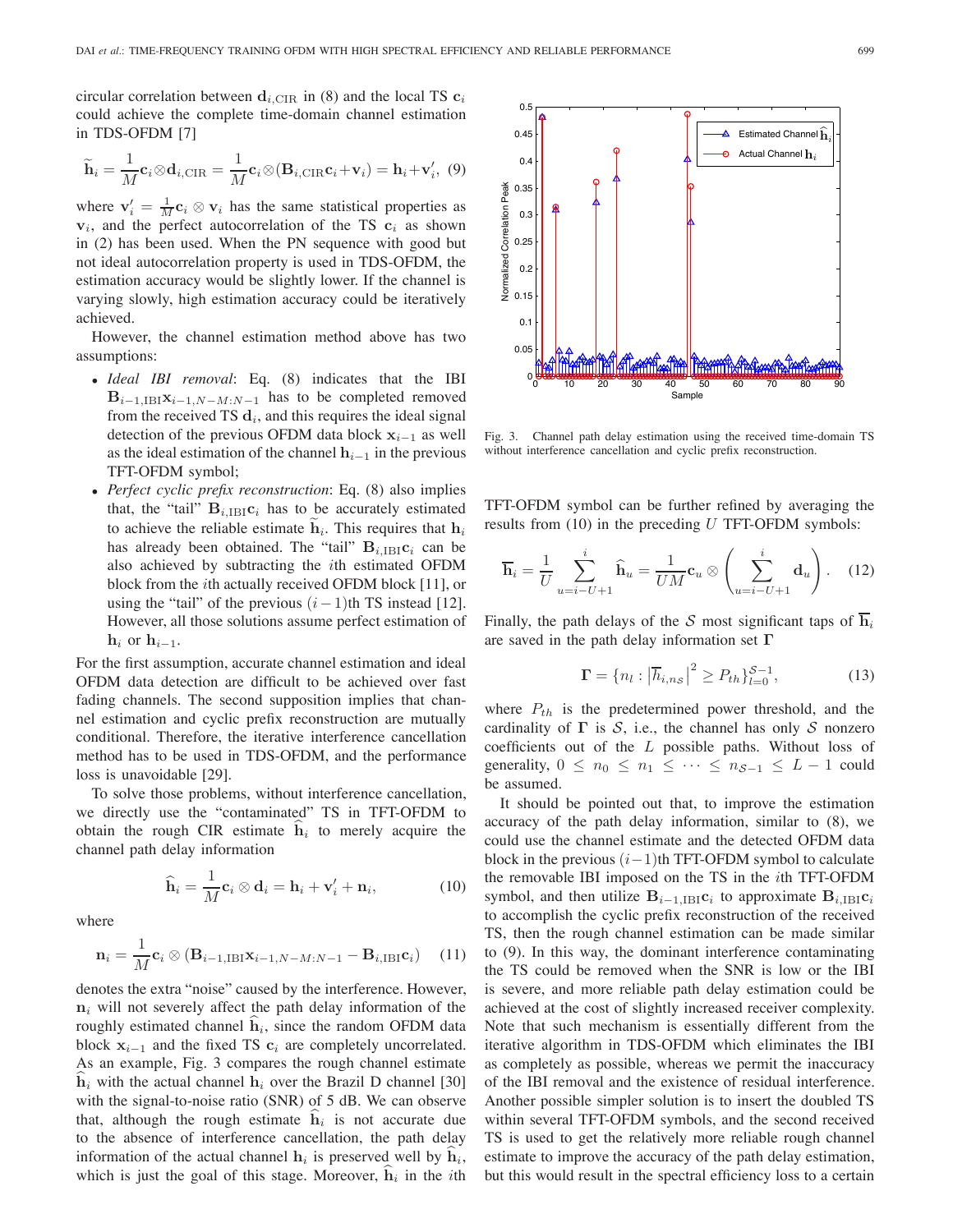degree. In addition, the semi-blind approach can be also used to detect the most significant taps of the wireless channel [31].

Since the channel path delay information has been obtained in (13), the channel path coefficients should be estimated to accomplish the complete joint time-frequency channel estimation, which is the topic of the following subsection.

#### *2) Pilot-Based Path Coefficients Estimation*

For fast time-varying channels which vary even within each OFDM symbol, the nonzero path coefficients  $h_{i,n,l}$  with the path delay  $\Gamma = \{n_l\}_{l=0}^{S-1}$  can be modeled by the Q-order Taylor series expansion [27]

$$
h_{i,n,l} = \boldsymbol{\theta}_n \boldsymbol{\rho}_{i,l} + \varepsilon_{i,n,l},
$$
\n(14)

where  $\theta_n = [1 \; n \; n^2 \; \cdots \; n^Q]_{1 \times (Q+1)}$ ,  $\rho_{i,l} = [\rho_{i,l,0} \; \rho_{i,l,1} \; \cdots]$  $\rho_{i,l,Q}|_{(Q+1)\times 1}^T$  whose entry  $\rho_{i,l,q}$  is the polynomial coefficient, and  $\varepsilon_{i,n,l}$  denotes the approximation error. The order Q depends on the maximum Doppler spread  $f_d$  of the channel, i.e., the faster the channel is varying, the larger  $Q$  should be, and vice versa. According to the study in [27],  $Q = 1$ ensures good approximation performance if  $f_dT \leq 0.1$ , where T is the OFDM block duration. Take the value  $T = 500 \mu s$ specified by Chinese national digital television standard [9] as an example, whereby the signal bandwidth is 7.56 MHz and  $N = 3780$  (so we have  $T = 3780/7.56 \times 10^6 = 500 \mu s$ ),  $f_d \le 200$  Hz meets the criteria  $f_dT \le 0.1$ . In such case, only  $2S$  unknown parameters are to be estimated in (14).

Since the ICI is dominantly caused by the neighboring subcarriers [32], it can be assumed that the ICI coefficient  $G_{i,p,q} = 0$  if  $|p - q| > d$ . Thus, by substituting (14) and (6) into (5), the received frequency-domain signal  $Y_{i,k}$  on the kth subcarrier can be rewritten as

$$
Y_{i,k} = G_{i,k,k} X_{i,k} + \sum_{j=0,j\neq k}^{N-1} G_{i,k,j} X_{i,j} + W_{i,k}
$$
  
\n
$$
\approx \sum_{j=k-d}^{k+d} G_{i,k,j} X_{i,j} + W_{i,k}
$$
  
\n
$$
= \sum_{N-1}^{N-1} \sum_{l=0}^{S-1} \sum_{q=0}^{Q} \rho_{i,l,q} n^q \lambda_{i,n,l,k} + \sum_{n=0}^{N-1} \sum_{l=0}^{S-1} \varepsilon_{i,n,l} \lambda_{i,n,l,k} + W_{i,k}
$$
  
\n
$$
= \sum_{n=0}^{N-1} \sum_{l=0}^{S-1} \sum_{q=0}^{Q} \rho_{i,l,q} n^q \lambda_{i,n,l,k} + \zeta_{i,k},
$$
\n(15)

where

$$
\lambda_{i,n,l,k} = \frac{1}{N} \sum_{q=k-d}^{k+d} e^{-j\frac{2\pi}{N}n(k-q)} e^{-j\frac{2\pi}{N}qn_l} X_{i,q}, \quad (16)
$$

$$
\zeta_{i,k} = \sum_{n=0}^{N-1} \sum_{l=0}^{S-1} \varepsilon_{i,n,l} \lambda_{i,n,l,k} + W_{i,k}.
$$
 (17)

Eq. (15) could also be expressed in the form of matrix

$$
Y_{i,k} = \Lambda_{i,k} \theta_i \rho_i + \zeta_{i,k}, \qquad (18)
$$

where

$$
\Lambda_{i,k} = [\lambda_{i,0,0,k} \cdots \lambda_{i,0,S-1,k} \lambda_{i,1,0,k} \cdots \lambda_{i,N-1,S-1,k}]_{1 \times SN},
$$
  
\n
$$
\theta_i = [\theta_{i,0}^T \theta_{i,1}^T \cdots \theta_{i,N-1}^T]_{NS \times (Q+1)S}^T,
$$
  
\n
$$
\theta_{i,n} = [\text{diag}\{\theta_n \ \theta_n \ \cdots \ \theta_n\}]_{S \times (Q+1)S},
$$
  
\n
$$
\rho_i = [\rho_{i,0}^T \ \rho_{i,1}^T \ \cdots \ \rho_{i,S-1}^T]_{(Q+1)S \times 1}^T.
$$
\n(19)

Using the known grouped pilots  $\{X_{i,q}\}_{q=k-d}^{k+d}$  and the path delay information  $\mathbf{\Gamma} = \{n_l\}_{l=0}^{\mathcal{S}-1}$  in (13),  $\lambda_{i,n,l,k}$  in (16) can be calculated if  $k \in \eta$ , and  $\Lambda_i = [\Lambda_{i,\eta_0} \quad \Lambda_{i,\eta_1} \quad \cdots \quad \Lambda_{i,\eta_{N_{group}-1}}]_{N_{group} \times SN}^T$  is consequently known. Therefore, the received central pilots in the  $N_{group}$  frequency-domain pilot groups, i.e.,  $Y_p$  = [ $Y_{i,\eta_0}$   $\overline{Y}_{i,\eta_1}$   $\cdots$   $Y_{i,\eta_{N_{group}-1}}$ ] $\overline{Y}_{group\times1}$ , can be expressed by

$$
\mathbf{Y}_p = \mathbf{\Lambda}_i \boldsymbol{\theta}_i \boldsymbol{\rho}_i + \boldsymbol{\zeta}_i = \boldsymbol{\beta}_i \boldsymbol{\rho}_i + \boldsymbol{\zeta}_i, \tag{20}
$$

where  $\boldsymbol{\zeta}_i = [\zeta_{i,\eta_0} \ \zeta_{i,\eta_1} \ \cdots \ \zeta_{i,\eta_{N_{group}-1}}]_{N_{group}\times 1}^T$ , and  $\boldsymbol{\beta}_i = \Lambda_i \boldsymbol{\theta}_i$  is a matrix with size  $N_{group} \times (Q+1)S$ .

Because  $\rho_i$  in (20) contains  $(Q+1)S$  unknown parameters, the pilot group number should satisfy  $N_{group} \ge (Q + 1)S$ to guarantee the matrix  $\beta_i$  to be of full column rank. Thus,  $\rho_i$  can be estimated according to the minimum mean square error (MMSE) [33] criterion as

$$
\widehat{\boldsymbol{\rho}}_i = \boldsymbol{\beta}_i^{\dagger} \mathbf{Y}_p = \left( \boldsymbol{\beta}_i^H \boldsymbol{\beta}_i + \sigma^2 \mathbf{I}_{(Q+1)\mathcal{S}} \right)^{-1} \boldsymbol{\beta}_i^H \mathbf{Y}_p, \qquad (21)
$$

where  $(\cdot)^\dagger$  denotes the Moore-Penrose inverse matrix, and the noise variance  $\sigma^2$  can be accurately acquired by time-domain estimator using the known TS [34].

Then,  $h_{i,n,l}$  in (14) can be calculated, and then  $G_i$  in (5) is consequently known by using  $h_{i,n,l}$  in (14) and the path delays  $\mathbf{\Gamma} = \{n_l\}_{l=0}^{S-1}$  already obtained in (13) according to (6).

If the channel is time-invariant within one OFDM data block, i.e., the path coefficients  $h_{i,n,l}$  ( $0 \le n \le N-1$ ) of the Ith path are independent of the time instant  $n$ , we have

$$
\widehat{h}_{i,l} = \frac{1}{N} \sum_{n=0}^{N-1} \widehat{h}_{i,n,l}, \ 0 \le l \le S-1.
$$
 (22)

Note that only  $N_p = (Q+1)(2d+1)S$  pilots are required in TFT-OFDM to estimate the path coefficients after the path delay information has been obtained in (13). It has been shown that  $Q = 1, d = 1$  can already provide satisfying performance over fading channels [27]. In addition, the number of the total resolvable paths  $S$  is usually small. For example, the six typical channel models in indoor, pedestrian, and vehicular test environments defined by the international telecommunication union (ITU) [35] have  $S \le 6$  paths, the five channel models for terrestrial digital television system [30] have fewer than 6 paths. Also, [26] adopted  $S = 6$  and [27] assumed  $S = 4$ . So we can assume that  $S = 6$  for TFT-OFDM systems without loss of generality. In this case, only  $N_p = 36$  pilots are sufficient to estimate the path coefficients of the timevarying channels. If the channel is stationary within each TFT-OFDM symbol whereby no ICI will be caused,  $Q = 0, d = 0$ can be used, and only  $N_p = 6$  pilots will be required to estimate the channel path coefficients. However, in practical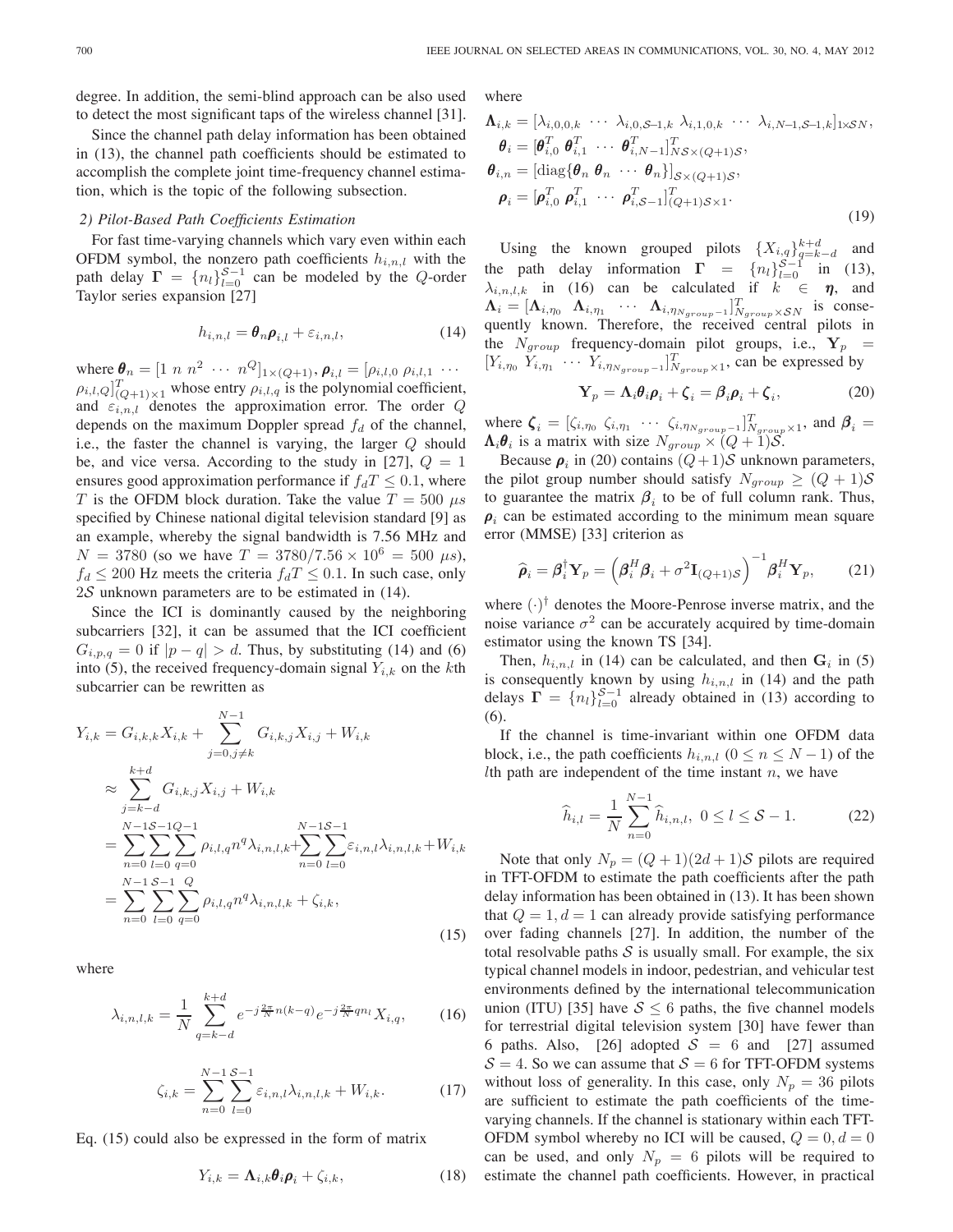applications, especially in SFN scenarios, the path number may be large, so we configure  $S = 20$  and consequently  $N_p = 120$  pilots for system design with some margin. Note that this configuration could identify 120 resolvable paths if the channel varies slowly within one TFT-OFDM symbol, which is valid when the receiver is moving at relatively low speed. However, in CP-OFDM, both the path delays and path coefficients are estimated by using the frequency-domain pilots, and the Karhunen-Loeve theorem [26] requires that the pilot number should be not smaller than the CP length  $M<sup>-1</sup>$ . Therefore, much fewer pilots are required by TFT-OFDM than CP-OFDM.

The proposed joint time-frequency channel estimation scheme also differs from the compressive sensing (CS) based channel estimation technique implemented either in the time domain [36] or in the frequency domain [37]–[39] in the following aspects: 1) Our proposal is a *linear overdetermined problem* whose solution can be uniquely determined by solving the linear equation array, while the CS-based technique is a *nonlinear underdetermined problem* whose non-unique solution can be acquired by several convex optimization strategies [40]; 2) Our proposal achieves the final CIR estimate by *two* sequential steps, i.e., the path delay estimation at first, and then the path coefficients estimation, while the CS-based technique jointly estimate the path delays and path gains in *one* step.

After the  $N \times N$  channel matrix  $G_i$  in (5) has been obtained by the joint time-frequency channel estimation algorithm, the remained work is the channel equalization to recover the transmitted signal, which is to be addressed in the following subsection.

# *B. Channel Equalization*

Soft-decision aided MMSE channel equalization with iterative ICI cancellation exploiting the *extrinsic* information from the soft-in soft-out (SISO) channel decoder is the widely used scheme with reliable equalization performance [41]. Here, we adopt the  $\mathcal{O}(N)$ -complexity equalizer with the following procedure [42]:

• *1) Initial MMSE symbol detection*: Using the MMSE detection criterion, the initial channel equalization is performed by

$$
\widehat{X}_{i,k}^{(0)} = \frac{Y_{i,k}\widehat{G}_{i,k,k}^*}{|\widehat{G}_{i,k,k}|^2 + \sigma^2}, \quad k \notin \Psi.
$$
 (23)

• *2) Soft decision based ICI cancellation for symbol redetection*: Since the ICI is dominantly caused by the adjacent subcarriers, the transmitted signal on the  $k$ th subcarrier in the  $i$ th iteration is updated according to

$$
\widehat{X}_{i,k}^{(j)} = \frac{\left(Y_{i,k} - \sum_{q=k-d,q \neq k}^{k+d} \widehat{G}_{i,k,q} \widetilde{X}_{i,q}^{(j-1)}\right) \widehat{G}_{i,k,k}^*}{|\widehat{G}_{i,k,k}|^2 + \sigma^2}, \ k \notin \Psi,
$$
\n(24)

where  $\widetilde{X}_{i,q}^{(j-1)}$  is the conditional mean of the qth estimated symbol  $\widehat{X}_{i,q}^{(j-1)}$  generated by the soft mapper using the *a posteriori* log-likelihood ratio (LLR) and the *extrinsic* LLR provided by the soft channel decoder. Note that  $\widetilde{X}_{i,q}^{(0)} = 0$  is assumed for the first iteration.

- 3) Extrinsic LLR updating: The new estimates  $\hat{X}_{i,k}^{(j)}$ i,k  $(k \notin \Psi)$  are used by the soft demapper to update the *extrinsic* LLR reliability information used by the soft channel decoder, which updates the *a posteriori* LLR and the *extrinsic* LLR for the next iteration. See, e.g., [43], [44] for more details of the soft information exchange for iterative equalization.
- *4) Iteration termination*: The iterative process is stopped if the *a posteriori* LLR from the soft channel decoders converges, or the predetermined iteration number  $J_0$ is reached. Otherwise, jump to *2)*. For simplicity, the predetermined iteration number  $J_0 = 3$  is used in this paper.

It should be pointed out that, although the iterative ICI removal based channel equalization above is used in TFT-OFDM to remove the ICI over the fast fading channels, it is essentially different from the iterative IBI cancellation method in TDS-OFDM where both the channel estimation and channel equalization are involved and coupled together. If the channel can be assumed quasi-stationary during each TFT-OFDM symbol, the iterative ICI removal is not necessary any more since no significant ICI will be introduced. However, even when the channel is static, TDS-OFDM still requires the iterative IBI cancellation, whereby channel estimation and channel equalization are iteratively involved to remove the IBIs as completely as possible.

# *C. Brief Summary of the TFT-OFDM Receiver Design*

To make a clear understanding of the working procedure of the TFT-OFDM receiver, the algorithms mentioned above are summarized as below:

- 1) *Step 1: TS-based path delay estimation*. Without IBI removal, the received TS is directly used to accomplish the circular correlation with the local TS to obtain the rough channel estimate  $\widehat{\mathbf{h}}_i$  in (10) or  $\overline{\mathbf{h}}_i$  in (12), based on which the channel path delay information  $\mathbf{\Gamma} = \{n_l\}_{l=0}^{S-1}$ is achieved according to (13);
- 2) *Step 2: Cyclic prefix reconstruction*. The OLA based hybrid-domain cyclictiy reconstruction method [25] is used for cyclic prefix reconstruction of the received OFDM, then FFT is used to obtain the frequencydomain signal  $Y_i$  in (5). In this step, if the receiver is just power on and no previous channel estimate can be used,  $\hat{h}_i$  in (10) can be used instead. Moremore, the channel information required for cyclictiy reconstruction

<sup>&</sup>lt;sup>1</sup>In CP-OFDM, to reduce the overhead caused by the pilots, it is common to assume that channel is quasi-static during several OFDM symbols, and the staggered pilot pattern is adopted to achieve the equivalent pilot insertion density. In this way, the required pilot number in each CP-OFDM symbol could be smaller than *M* at the cost of performance loss over fast fading channels.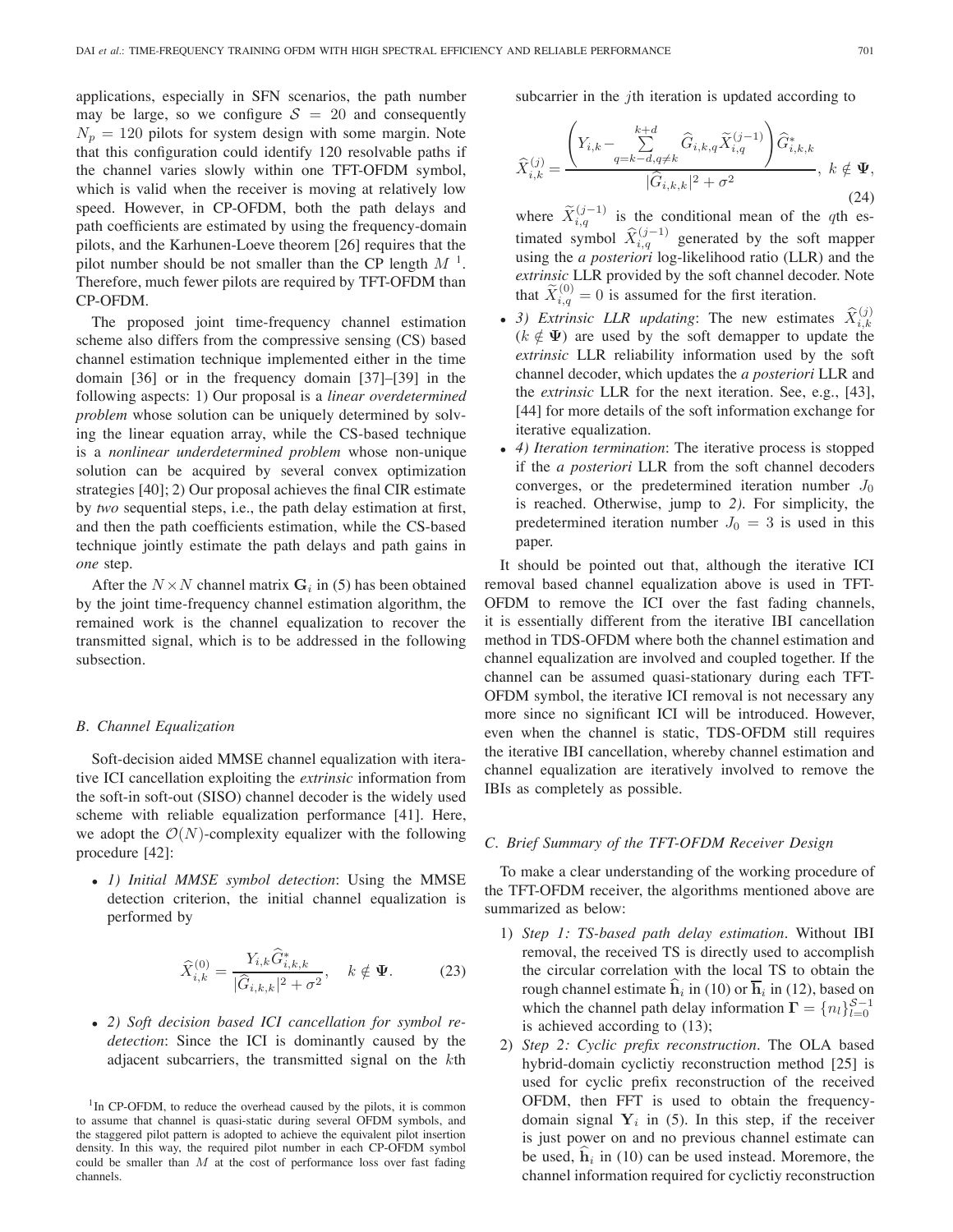TABLE I SPECTRAL EFFICIENCY COMPARISON.

| TS Length  | CP-OFDM   | <b>TDS-OFDM</b> | DPN-OFDM  | <b>TFT-OFDM</b> |
|------------|-----------|-----------------|-----------|-----------------|
| $K = N/4$  | $60.00\%$ | $80.00\%$       | 66.67%    | 77.66%          |
| $K = N/8$  | 77.78%    | 88.89%          | $80.00\%$ | 86.28%          |
| $K = N/16$ | 88.23%    | $94.12\%$       | 88.89%    | $91.36\%$       |

of the i TFT-OFDM symbol can be either simply approximated by the channel estimate in the previous TFT-OFDM symbol, or predicted by the Kalman filter [45] ulitizing the temporal correlation nature of the channel as well as the channel estimates of several preceding TFT-OFDM symbols.

- 3) *Step 3: Joint time-frequency channel estimation*. The received central pilots  $Y_p$  can be selected out of  $Y_i$ , so  $\hat{\rho}_i$  in (21) can be acquired, then the path coefficients  $\hat{h}_{i,n,l}$  in (14) can be obtained. Consequently, the complete CFR  $\mathbf{G}_i$  in (5) and  $\hat{G}_{i,p,q}$  in (6) is achieved by using the path delays  $\Gamma = \{n_l\}_{l=0}^{S-1}$  in (13) and the path coefficients  $\hat{h}_{i,n,l}$  in (14);
- 4) *Step 4: Channel equalization.* Based on the CFR  $\widehat{G}_{i,p,q}$ , the initial symbol detection is done via (23), then the symbol re-detection with soft decision based iterative ICI cancellation can be realized by (24), whose results are then used for extrinsic information updating. Finally, the iterative ICI cancellation is terminated when the maximum iteration number  $J_0$  is reached.

#### IV. PERFORMANCE ANALYSIS OF TFT-OFDM

The system performances of the proposed TFT-OFDM scheme, including the spectral efficiency, pilot power and the corresponding SNR loss, the equivalent SNR loss due to the cyclic prefix reconstruction, the receiver performance over time-varying channels, and the receiver complexity, are analyzed in this section.

#### *A. Spectral Efficiency*

One major merit of OFDM is its high spectral efficiency due to the orthogonality between the subcarriers although they are overlapped. The spectral efficiency is defined as the net bit rate over a certain signal bandwidth, i.e., the ideal OFDM system without guard interval or pilots has the spectral efficiency [46]

$$
E_{\text{ideal}} = \frac{N\alpha/T}{N/T} = \alpha \text{ (bit/s/Hz)},\tag{25}
$$

where  $2^{\alpha}$  denotes the constellation points of the modulation scheme, e.g.,  $\alpha = 4$  for 16QAM,  $N\alpha/T$  stands for the net bit rate, and  $N/T$  is the signal bandwidth.

However, both the time-domain guard interval and the frequency-domain pilots would reduce the actual spectral efficiency of the practical OFDM systems [46]. So the spectral efficiency of TFT-OFDM is

$$
E_{\text{real}} = E_{\text{ideal}} \frac{N - N_p}{M + N} \text{ (bit/s/Hz)}.
$$
 (26)

When the same modulation scheme is taken into account, we define the *normalized spectral efficiency* in the form of

TABLE II THE SNR LOSS DUE TO PILOT POWER BOOSTING.

| Guard Interval Length | <b>CP-OFDM</b> | <b>TFT-OFDM</b> |
|-----------------------|----------------|-----------------|
| $K = N/4$             | $0.77$ dB      | $0.098$ dB      |
| $K = N/8$             | $0.40$ dB      | $0.098$ dB      |
| $K = N/16$            | $0.21$ dB      | $0.098$ dB      |
| $K = N/32$            | $0.10$ dB      | $0.098$ dB      |

TABLE III THE BOOSTED PILOT POWER IN CP-OFDM AND TFT-OFDM.

| Guard Interval Length | <b>CP-OFDM</b>    | <b>TFT-OFDM</b> |
|-----------------------|-------------------|-----------------|
| $K = N/4$             | $2.50 \text{ dB}$ | 8.83 dB         |
| $K = N/8$             | $2.50 \text{ dB}$ | $6.36$ dB       |
| $K = N/16$            | $2.50 \text{ dB}$ | $4.25$ dB       |
| $K = N/32$            | $2.50 \text{ dB}$ | $2.63$ dB       |

percentage as below:

$$
E_0 = \frac{E_{\text{real}}}{E_{\text{ideal}}} = \frac{N - (Q+1)(2d+1)S}{M+N} \times 100\%.
$$
 (27)

The key advantage of TDS-OFDM over CP-OFDM is the increased spectral efficiency since no pilot is used in TDS-OFDM, but the IBIs between the TS and the OFDM data block deteriorate the system performance over fast fading channels. The DPN-OFDM solution can solve the performance loss problem, but the doubled TS length obviously reduces the spectral efficiency. Regarding to the TFT-OFDM scheme proposed in this paper, the TS has the same length as the guard interval in TDS-OFDM and CP-OFDM systems, while only  $N_p = 120$  frequency-domain grouped pilots can be configured with some design margin as discussed in Section III-A. For digital broadcasting systems like DVB-T2 [23], typically  $N = 4096$  (4K mode) is used (In Chinese national digital television standard [9],  $N = 3780$  is adopted), which means that the grouped pilots only occupy less than 3% of the signal bandwidth.

Table I shows the spectral efficiency comparison between CP-OFDM, TDS-OFDM, DPN-OFDM and the proposed TFT-OFDM schemes, whereby the parameter  $N = 4096$  typically used by digital broadcasting systems is considered. As mentioned above, only less than 3% of the total subcarriers are used as the grouped pilots in TFT-OFDM, which is independent of the guard interval length, while CP-OFDM requires the pilot occupation ratio of 12.5% when  $M = N/8$ . It is clear that TFT-OFDM only subjects to negligible loss in spectral efficiency compared with TDS-OFDM who has the least overhead. It also shows that TFT-OFDM has higher efficiency than CP-OFDM and DPN-OFDM, especially when the guard interval is long, which is just the important application scenario of the single frequency network (SFN) mode for the digital broadcasting systems as well as the next generation broadband wireless system called LTE [24]. For example, TFT-OFDM has the higher spectral efficiency than CP-OFDM by about 8.5% when  $M = N/8$ , and TFT-OFDM outperforms DPN-OFDM by the increase of  $11\%$  in spectral efficiency when  $M = N/4$ .

#### *B. Pilot Power and the Corresponding SNR Loss*

In standard CP-OFDM systems, the power boosting technique [23] is commonly used to increase the average power of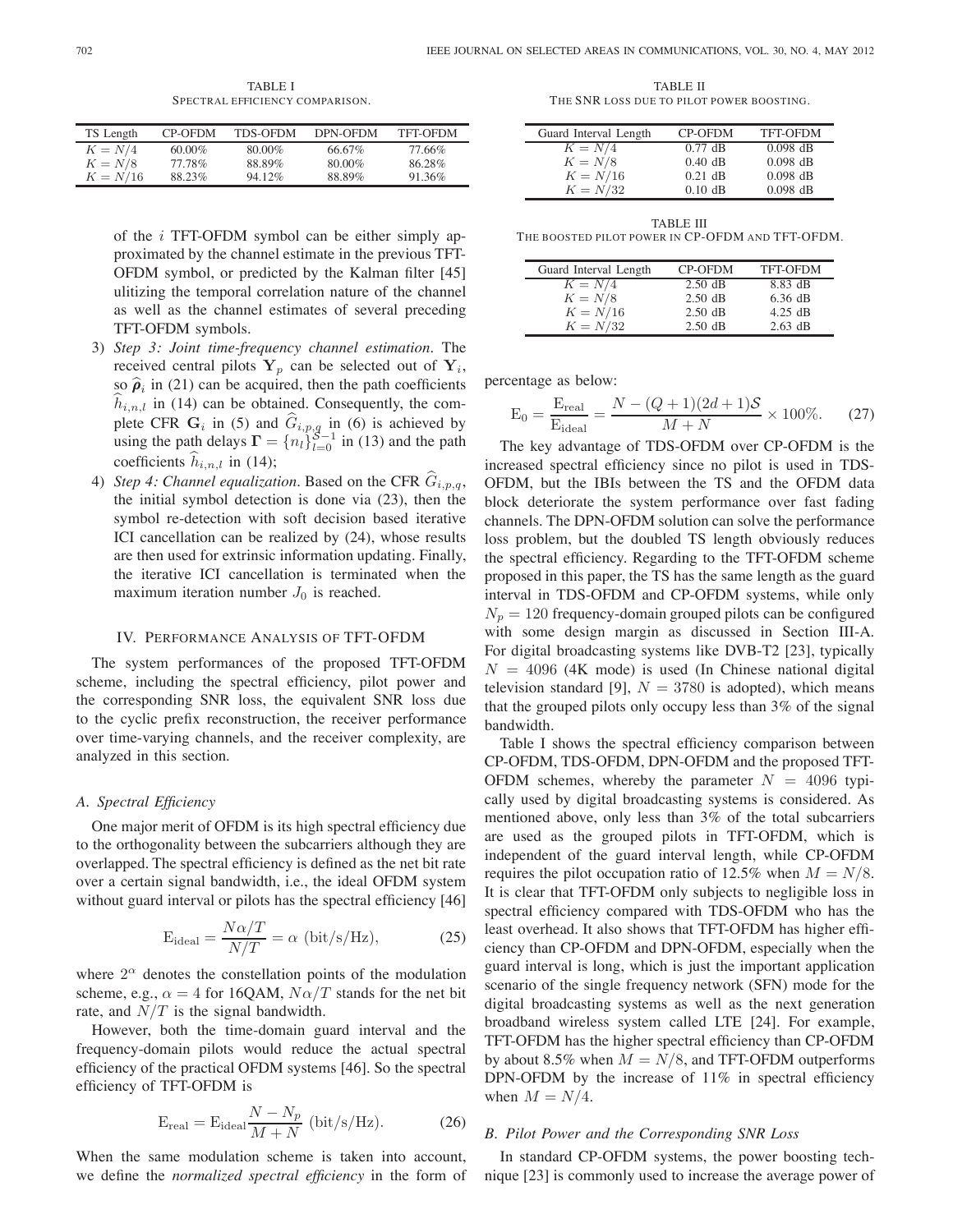the pilots to achieve more reliable channel estimation, which leads to the equivalent SNR loss at the receiver

$$
\text{SNR}_{\text{loss}} = 10 \log_{10} \left( \frac{N_p \mathbf{E}_p + (N - N_p) \mathbf{E}_d}{N \mathbf{E}_d} \right), \quad (28)
$$

where  $E_p$  and  $E_d$  denote the average power of the pilot and data, respectively. Such SNR loss is not negligible, especially when the pilot number is large in CP-OFDM. However, the proposed TFT-OFDM scheme only requires a small amount of grouped pilots, so the SNR loss will be small. Table II compares the SNR loss in CP-OFDM and TFT-OFDM, where the case that  $E_p$  is 2.5 dB higher than  $E_d$  as specified by DVB-T2 [23] is taken as an example. It can be found that the SNR loss in CP-OFDM is relative to the guard interval length, and 0.40 dB SNR loss will be introduced when  $M = N/8$ , while the negligible SNR loss in TFT-OFDM is 0.098 dB, which is independent of the guard interval length.

Furthermore, if the same SNR loss is permitted in TFT-OFDM as that in CP-OFDM, the pilot power in TFT-OFDM could be much higher than that in CP-OFDM. As shown in Table III, if the SNR loss of 0.40 dB is affordable when  $M = N/8$ , the boosted pilot power in TFT-OFDM could be 3.86 dB higher than that in CP-OFDM, which is beneficial for more accurate channel estimation. Due to the lower pilot occupation ratio in TFT-OFDM than CP-OFDM, the pilot power boosting technique is more efficient for more reliable channel estimation, e.g., the boosted pilot power from 2.5 dB to 3.0 dB in CP-OFDM is equivalent to the boosted pilot power from 6.36 dB to 7.20 dB in TFT-OFDM.

### *C. SNR Loss Due to Cyclic Prefix Reconstruction*

The cyclic prefix reconstruction with the OLA method [3] would result in the noise enhancement effect caused by removing the "tail" of the OFDM data block to its head. Thus, similar to ZP-OFDM, TFT-OFDM also suffers from the SNR loss

$$
SNR_{TFT, Loss} = 10 \log_{10} \left( \frac{M+N}{N} \right). \tag{29}
$$

When  $M = N/8$ , the SNR loss is 0.51 dB, and when  $M =$  $N/16$ , the SNR loss is 0.26 dB. Similarly, the cyclic prefix reconstruction is also required in every iteration step in TDS-OFDM, thus TDS-OFDM would sacrifice the SNR loss

$$
SNR_{TDS, Loss} = J \cdot SNR_{TFT, Loss},\tag{30}
$$

where  $J$  is the iteration number of the iterative IBI removal at the TDS-OFDM receiver. Since  $J = 3$  is normally required in TDS-OFDM, the SNR loss in TFT-OFDM will be smaller than that in TDS-OFDM.

In practical applications, the maximum channel length is known according to channel path delay information set **Γ** in (13), and the maximum channel length  $n<sub>S</sub>$  is usually smaller than the guard interval length  $M$ . Using this information, the noise enhancement effect could be alleviated to

$$
SNR'_{TFT, Loss} = 10 \log_{10} \left( \frac{n_S - 1 + N}{N} \right). \tag{31}
$$

For example, the Vehicular B channel defined by 3GPP [35] with the maximum delay of 20  $\mu s$  has the channel length of  $n<sub>S</sub> = 152$  when the signal bandwidth is 7.56 MHz, and the SNR loss is 0.16 dB when  $N = 4096$ . For the AWGN channel with  $n<sub>S</sub> = 1$ , the SNR loss is 0 dB.

## *D. Receiver Performance over Time-Varying Channels*

Compared with TDS-OFDM, TFT-OFDM could improve the receiver performance at the cost of marginally reduced spectral efficiency due to the small amount of the grouped pilots. The reasons are:

- Firstly, the iterative channel estimation and IBI cancellation in TDS-OFDM require that the channel is static within each TDS-OFDM symbol. However, the proposed TFT-OFDM receiver algorithm deals with the fast fading channel varying within every TFT-OFDM symbol, which can be also used for quasi-static channels (e.g.,  $Q = 0$ );
- Secondly, TDS-OFDM can only obtain the channel information at the position of time-domain TS. When equalizing the OFDM data block between two adjacent TSs over fast fading channels, only the linear interpolation or other more complicated interpolation methods can be used to track the channel variation [47]. However, the proposed joint time-frequency channel estimation can accurately track the fast time-varying channel during the OFDM block by using the scattered pilots in the frequency domain.
- Thirdly, TDS-OFDM requires that the IBIs between the TS and OFDM block should be removed completely, leading to the mutually conditional relationship between channel estimation and channel equalization, and performance loss is unavoidable over fast fading channels. However, in TFT-OFDM, the joint time-frequency channel estimation is achieved by using the received "contaminated" TS without IBI cancellation and the frequencydomain grouped pilots, so the channel estimation performance is independent of the channel equalization quality.
- Finally, TFT-OFDM adopts the soft decision based ICI cancellation for symbol detection, which has better performance than the simple one-tap equalizer in TDS-OFDM.

#### *E. Computationally Complexity*

The computally complexity of the proposed scheme can be evaluated by the times of required complex complexity. Note that the soft channel decoder complexity will not be considered here, since this paper mainly focuses on channel estimation and iterative ICI removal based channel equalization. For direct yet fair comparison with the TDS-OFDM scheme adopted by Chinese digital television standard [9], we assume TFT-OFDM use the same parameters as those specified in [9], i.e.,  $N = 3780$ ,  $M = 420$ . When the N-point FFT/IFFT is used, the number of multiplication is  $\frac{N}{2} \log_2 N$ .

For CP-OFDM systems, the CFR is obtained at the pilot positions, and usually the interpolation based on discrete Fourier transform (DFT) is then used to acquire the complete CFR over the entire signal bandwidth. TDS-OFDM requires iterative receiver algorithm, and normally the iteration number is  $J = 3$ . DPN-OFDM utilizes the second received PN sequence to estimate the CIR, which is then converted into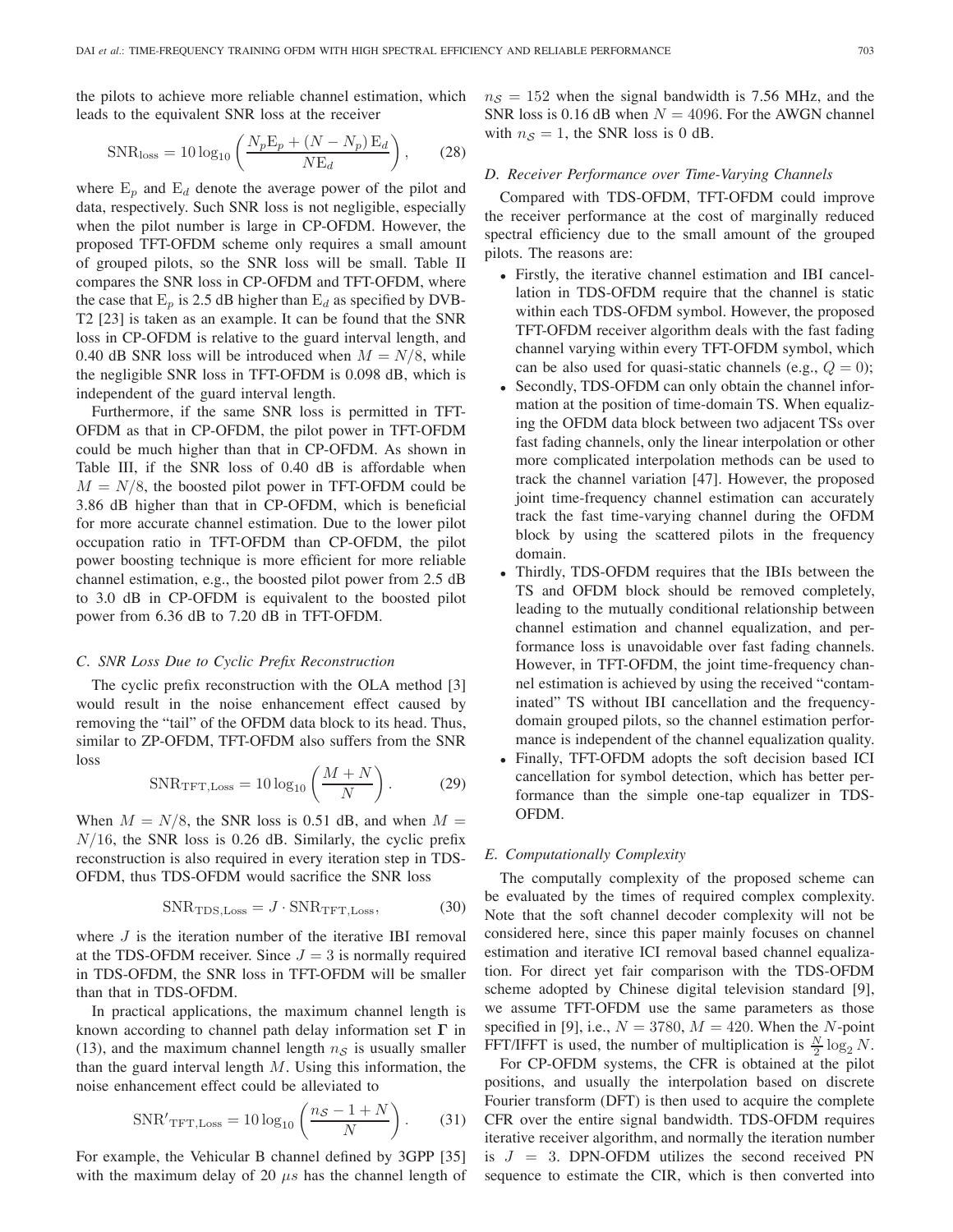TABLE IV RECEIVER COMPLEXITY COMPARISON.

| Computation    | CP-         | TDS-        | DPN-        | TFT-        |
|----------------|-------------|-------------|-------------|-------------|
|                | <b>OFDM</b> | <b>OFDM</b> | <b>OFDM</b> | <b>OFDM</b> |
| Multiplication | 4200        | 3780J       | 3780        | 4778740     |
| 512-FFT/IFFT   |             |             |             |             |
| 1024-FFT/IFFT  |             |             |             |             |
| 2048-FFT/IFFT  |             | $4(J+1)$    |             |             |
| 3780-FFT/IFFT  | 2           |             |             |             |
| 8192-FFT/IFFT  |             | $3(J+1)$    |             |             |

CFR for channel equalization. The complexity of those three conventional OFDM-based schemes are listed in Table IV.

Regarding to the proposed TFT-OFDM solution, the overall receiver procedure is summarized in Section III-C. In step 1, the 420-point circular correlation can be realized by one 512-point FFT and one 512-point IFFT [21]. In step 2, the cyclic prefix reconstruction needs one 1024-point FFT and one 1024-point IFFT to calculate the "tail" of the TS, and one 3780-point FFT is required to convert  $\widetilde{\mathbf{y}}_i$  into  $\mathbf{Y}_i$ . In step 3, obtaining  $\hat{\rho}_i$  in (19) needs  $2N_{group}(Q+1)^2\mathcal{S}^2+(Q+1)^3\mathcal{S}^3$ times of multiplication to compute the Moore-Penrose inverse matrix of  $\beta_i$ , and  $N_{group}(Q + 1)S$  times of multiplication are used for matrix multiplication (note that computing  $\Lambda_i$  in (18) needs no multiplication, since the BPSK modulated pilots  $X_{i,q}$  in (14) is the known real number). Because the ICI is dominantly caused by the adjacent  $2d$  subcarriers [32], and the ICI removal in  $(24)$  also utilizes  $2d$  ICI coefficients, so  $(2d+1)S^2N$  times of multiplication are required to calculate  $\hat{G}_{i,p,q}$  in Step 3. In step 4, the initial channel equalization needs N times of multiplication, and each ICI cancellation requires  $2N(d+1)$  times of multiplication, thus  $2J_0N(d+1)+$ N times of multiplication are used for channel equalization if  $J_0$  times of iterative ICI removal are adopted (Note that the soft *extrinsic* information can be updated by the lookup table according to [43], and the complexity of channel decoder, including the calculation of LLRs, is not considered here). In summary, except the FFT/IFFT, the total number of multiplication required by the TFT-OFDM receiver is

$$
M_0 = 2N_{group}(Q+1)^2S^2 + (Q+1)^3S^3
$$
  
+
$$
N_{group}(Q+1)S + (2d+1)S^2N + 2J_0N(d+1) + N.
$$
  
(32)

When the typical values discussed above are used, i.e.,  $N_{group}$  = 40,  $Q$  = 1,  $d$  = 1,  $S$  = 20,  $J_0$  = 3,  $N = 3780$ ,  $M = 420$ , the required number of multiplication is  $M_0 = 4778740$ .

It is clear from Table IV that, although the iterative ICI cancellation results in the higher complexity of TFT-OFDM than CP-OFDM and DPN-OFDM (the latter two schemes have similar complexity), the complexity of the TFT-OFDM receiver is still 63% that of the TDS-OFDM receiver.

# *F. Extension to Multiple-Input Multiple-Output (MIMO) Scenarios*

Since the single-carrier TS occupies the whole signal bandwidth of the OFDM data block, it is known that extending TDS-OFDM to MIMO applications is difficult due to much more complicated time-domain interference than that in the



Fig. 4. Extending TFT-OFDM to MIMO applications.

single-antenna TDS-OFDM system [29], [48]. In [49] the space-time shifted TS is proposed to achieve transmit diversity for TDS-OFDM systems, but the system overhead is obviously increased, leading to the inevitable decrease in spectral efficiency. On the other hand, CP-OFDM can be easily extended to MIMO systems by adopting orthogonal pilots, at the high cost of the linearly increased pilot number with respect to the transmit antenna number  $N_T$  [24]. However, as illustrated in Fig. 4, without the obvious increase in the overhead, the proposed TFT-OFDM can be easily adapted to MIMO scenarios by configuring quasi-orthogonal time-domain TS to each transmit antenna, and using orthogonal pilots in the frequency domain. The essential idea behind the proposed TFT-OFDM solution is that, the residual IBI will not seriously affect the TS-based channel path delay estimation, so the TSs among different transmit antennas in TFT-OFDM-MIMO system need not have perfect crosscorrelation to eliminate the mutual interferences, or have ideal autocorrelation for accurate time-domain channel estimation [50]. Therefore, the TSs in TFT-OFDM-MIMO can be designed more easily than those in TDS-OFDM-MIMO. More importantly, TFT-OFDM-MIMO has much higher spectral efficiency than CP-OFDM-MIMO. Taking  $N = 4096, M = N/8, N_p = 120, N_T = 4$  as an example, we can find that 50% of the used subcarriers would be occupied by the pilots in CP-OFDM-MIMO  $2$ , while the grouped pilots in TFT-OFDM-MIMO take up only 11.72% of the signal bandwidth.

#### V. SIMULATION RESULTS AND DISCUSSION

Simulations were carried out to investigate the performance of the proposed TFT-OFDM transmission scheme. The signal bandwidth was 7.56 MHz at the central radio frequency of 770 MHz, and the subcarrier spacing was 2 kHz. The modulation scheme 64QAM was adopted. Other system parameters were consistent with those specified in Section IV-E, e.g.,  $N = 3780, M = 420, N_{group} = 40, Q = 1, d = 1, S = 20,$  $J_0 = 3$ . Based on the fact that nowadays almost all OFDM

<sup>2</sup>In practical CP-OFDM-MIMO systems like LTE, less dense pilot insertion can be used to maintain the spectral efficiency above a certain level at the cost of reduced tracking capability of the channel variation.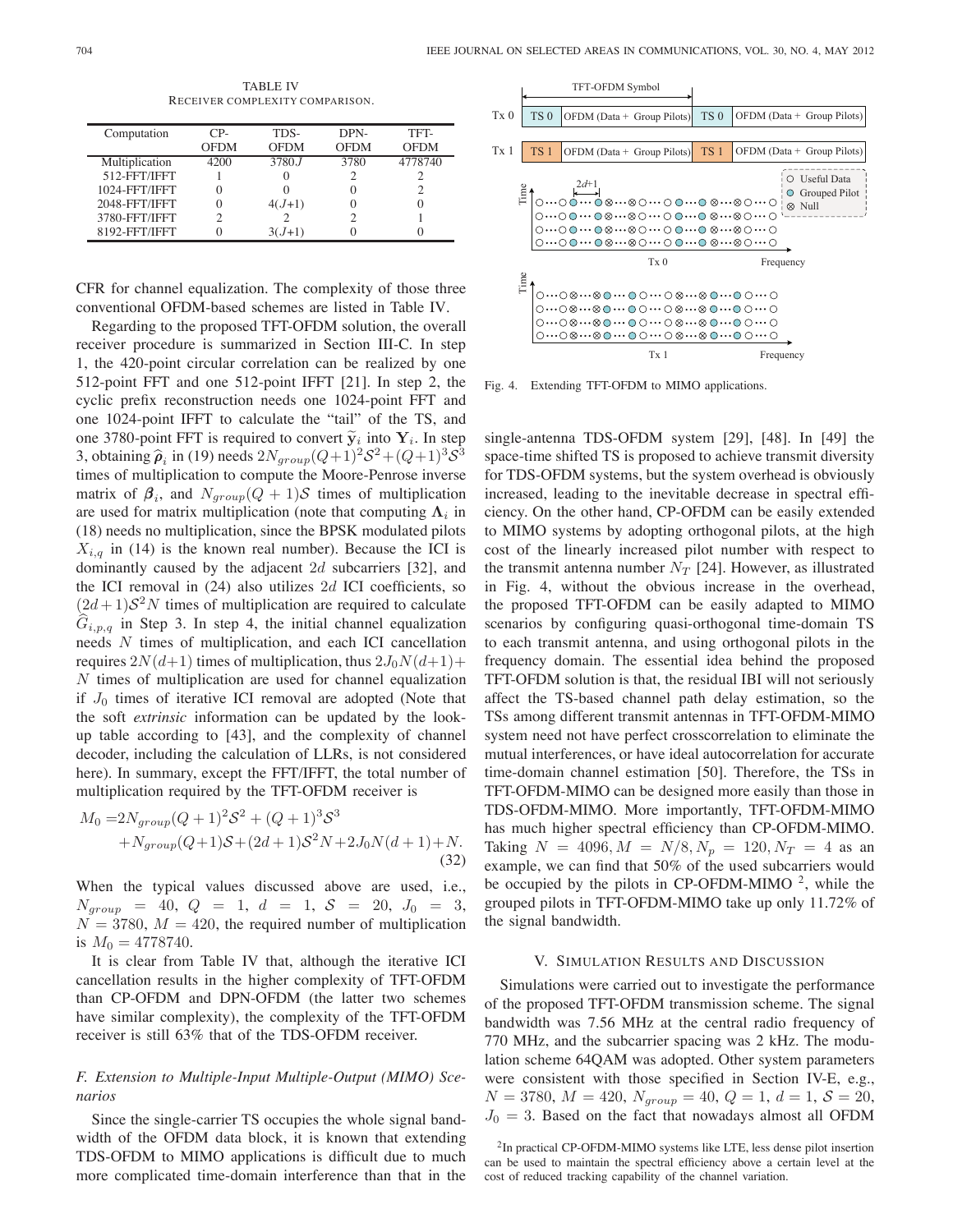

Fig. 5. BER performance comparison between the proposed TFT-OFDM scheme and the traditional schemes over the AWGN channel.

based systems use channel coding for reliable performance, we adopted the powerful low-density parity-check (LDPC) code with the block length of 64, 8000 bits and code rate of 2/3 as specified by the standard [23]. The well-known iterative decoding algorithm called belief propagation (BP) [51] was used with the maximum iteration number of 50, whereby the soft information in each iteration could be also used for the soft decision based ICI cancellation as described in Section III-B. Two typical 6-tap multi-path channel models named Vehicular B [35] and Brazil D [30], were used. The first channel had the maximum delay spread of 20  $\mu s$ , while the later one having the 0 dB echo at the delay of 5.86  $\mu$ s was deeply frequency-selective characterizing the SFN environment. The maximum Doppler spread of 20 Hz and 100 Hz were considered, which corresponded to the relative receiver velocity of 28 km/h and 140 km/h @ 770 MHz, respectively.

In the simulations, we assumed  $M$  equally spaced combtype pilots were used in CP-OFDM, since it has been proved that the such scheme could achieve the best channel estimation performance under static channels [52]. The CFR at the pilot positions were obtained at first, and then the DFT-based interpolation was used to acquire the complete CFR over the whole signal bandwidth. The classical iterative algorithm in [7] was used for TDS-OFDM. DPN-OFDM adopted the receiver algorithm proposed in [19]. The cyclic postfix OFDM used the PN sequence as the unique word [16], and the channel estimation method in [15] was used.

Fig. 5 compares the coded bit error rate (BER) performance of the conventional CP-OFDM, TDS-OFDM, DPN-OFDM, and cyclic postfix OFDM schemes with the proposed TFT-OFDM solution over the AWGN channel. The ideal channel estimation is assumed for all those systems. We can find that TFT-OFDM, TDS-OFDM and DPN-OFDM have very close BER performance, and they three have the SNR gain of 0.18 dB compared with CP-OFDM. The reason is that, the equivalent SNR at the receiver is reduced by the large amount



Fig. 6. BER performance comparison between the proposed TFT-OFDM scheme and three traditional schemes over the Vehicular B channel with the receiver velocity of 28 km/h.

of pilot with boosted power in CP-OFDM, and the simulation result coincides with the analysis in Section IV-B. On the other hand, the cyclic postfix OFDM scheme performs worse than other peers. For example, when the BER is  $10^{-4}$ , the cyclic postfix OFDM performs 2.2 dB worse than TFT-OFDM. This is caused by the high average power of the redundant pilots used to generate the time-domain TS in cyclic postfix OFDM, thus the equivalent SNR at the receiver is reduced by about 2.2 dB if the same transmitted power as that in TFT-OFDM is allowed. Due to this fact, we do not consider the performance of cyclic postfix OFDM in the following parts.

Fig. 6 compares the coded BER performance of TFT-OFDM with CP-OFDM, TDS-OFDM and DPN-OFDM over the Vehicular B channel with the receiver velocity of 28 km/h. We can observe that TDS-OFDM with the highest spectral efficiency has the worst BER performance, and DPN-OFDM improves the performance at the cost of the obviously reduced spectral efficiency due to the doubled length of the TS. The performance of CP-OFDM is between that of TDS-OFDM and DPN-OFDM, while the proposed TFT-OFDM scheme has superior BER performance to those three conventional OFDM transmission schemes. For example, when the BER equals to 10−<sup>4</sup>, TFT-OFDM outperforms DPN-OFDM, CP-OFDM and TDS-OFDM by the SNR gain of 0.95 dB, 1.15 dB and 2.40 dB, respectively.

Fig. 7 shows the coded BER performance comparison of those four OFDM-based transmission schemes over the Brazil D channel with the mobile speed of 140 km/h. It can be observed that TFT-OFDM still has the best performance, and the advantage has been enlarged over the fast fading channel. For example, when the BER equals to  $10^{-4}$ , compared with DPN-OFDM, CP-OFDM and TDS-OFDM, the SNR gain achieved by TFT-OFDM is increased to be about 1.15 dB, 2.25 dB and 4.40 dB, respectively. The good BER performance over the Brazil D channel indicates that the proposed scheme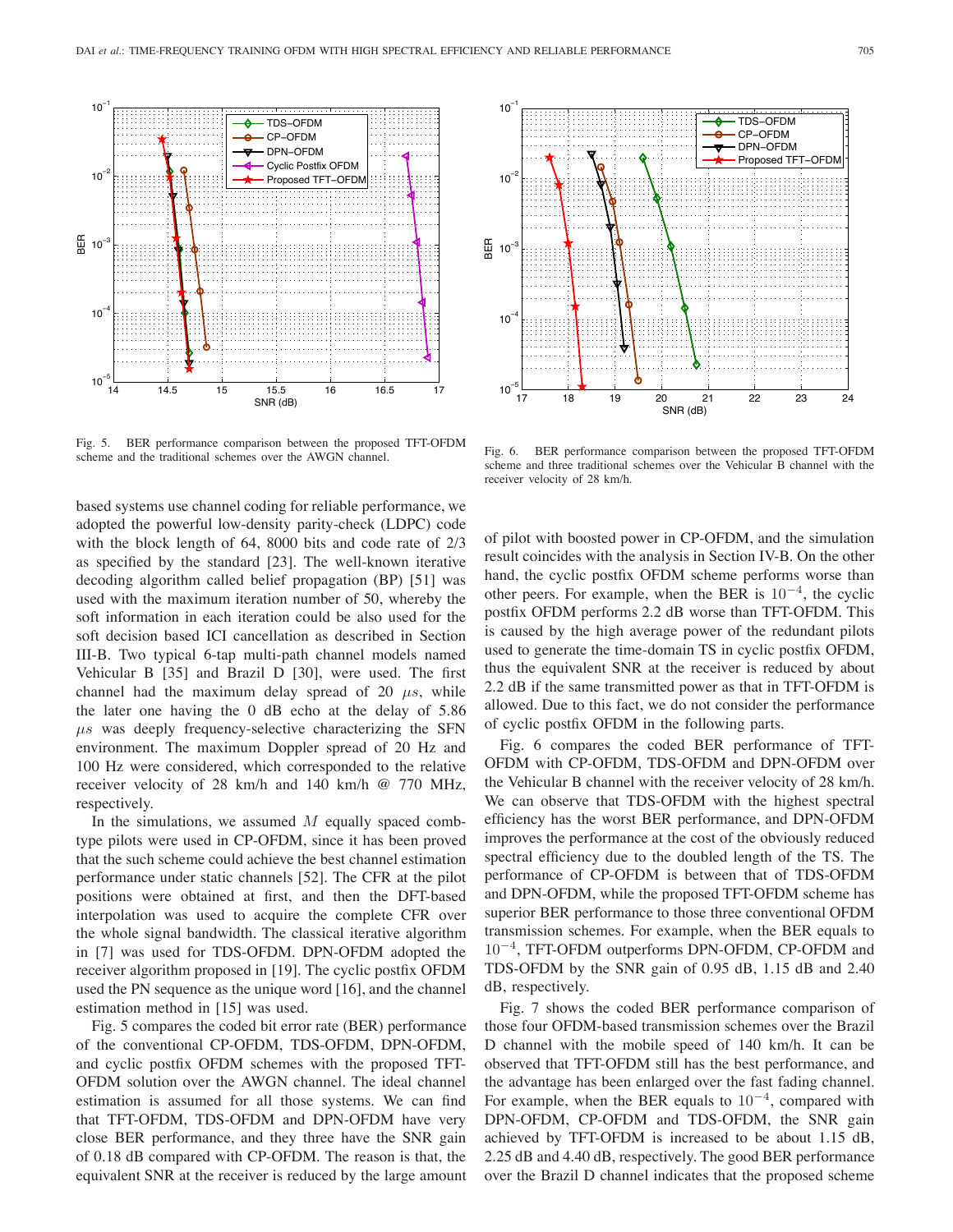

Fig. 7. BER performance comparison between the proposed TFT-OFDM scheme and three traditional schemes over the Brazil D channel with the receiver velocity of 140 km/h.

also works well in SFN scenarios. The better performance of TFT-OFDM than TDS-OFDM is mainly contributed by the avoidance of the conventional iterative interference cancellation algorithm with poor performance over fast time-varying channels. Compared with CP-OFDM and DPN-OFDM, TFT-OFDM achieves the performance improvement because the proposed joint channel estimation can accurately track the channel variation, and ICI is removed before the frequencydomain equalization.

## VI. CONCLUSIONS

This paper proposes a novel OFDM-based transmission scheme called TFT-OFDM, whereby the training information exists in both time and frequency domains. The corresponding joint time-frequency channel estimation utilizes the timedomain TS without interference cancellation to estimate the channel path delays, while the channel path coefficients are acquired by using the pilot groups scattered within the OFDM symbol. In this way, the conventional iterative interference cancellation algorithm with high complexity and poor performance is avoided, and the variation of the fast fading channels within every TFT-OFDM symbol can be well tracked. The iterative ICI removal method further improves the system performance. The grouped pilots in TFT-OFDM occupy only about 3% of the signal bandwidth. Therefore, high spectral efficiency as well as good performance over fast time-varying channels could be simultaneously realized, which makes TFT-OFDM a promising physical layer transmission technique for BWC systems in high speed mobile environments. In addition, TFT-OFDM can be easily extended to MIMO and multiple access scenarios without obvious increase in the overhead. The future work is jointly exploiting the compressed sensing technique [37] and the time-frequency processing to further improve the channel estimation performance and the overall system performance for OFDM systems.

#### **REFERENCES**

- [1] F. Adachi and E. Kudoh, "New direction of broadband wireless technology," *Wirel. Commun. Mob. Com.*, vol. 7, no. 8, pp. 969–983, Oct. 2007.
- [2] X. Yuan, Q. Guo, X. Wang, and L. Ping, "Evolution analysis of lowcost iterative equalization in coded linear systems with cyclic prefixes," *IEEE J. Sel. Areas Commun.*, vol. 26, no. 2, pp. 301–310, Feb. 2008.
- [3] B. Muquet, Z. Wang, G. Giannakis, M. De Courville, and P. Duhamel, "Cyclic prefixing or zero padding for wireless multicarrier transmissions?" IEEE Trans. Commun.. vol. 50, no. 12, pp. 2136-2148. Dec. *IEEE Trans. Commun.*, vol. 50, no. 12, pp. 2136–2148, Dec. 2002.
- [4] C. yen Ong, J. Song, C. Pan, and Y. Li, "Technology and standards of digital television terrestrial multimedia broadcasting," *IEEE Commun. Mag.*, vol. 48, no. 5, pp. 119–127, May 2010.
- [5] X. Wang, P. Ho, and Y. Wu, "Robust channel estimation and ISI cancellation for OFDM systems with suppressed features," *IEEE J. Sel. Areas Commun.*, vol. 23, no. 5, pp. 963–972, May 2005.
- [6] J. Wang, J. Song, and L. Yang, "A novel equalization scheme for ZP-OFDM system over deep fading channels," *IEEE Trans. Broadcast.*, vol. 56, no. 2, pp. 249–252, Jun. 2010.
- [7] J. Wang, Z. Yang, C. Pan, and J. Song, "Iterative padding subtraction of the PN sequence for the TDS-OFDM over broadcast channels," *IEEE Trans. Consum. Electron.*, vol. 51, no. 11, pp. 1148–1152, Nov. 2005.
- [8] J. Song, Z. Yang, L. Yang, K. Gong, C. Pan, J. Wang, and Y. Wu, "Technical review on Chinese digital terrestrial television broadcasting standard and measurements on some working modes," *IEEE Trans. Broadcast.*, vol. 53, no. 1, pp. 1–7, Feb. 2007.
- [9] *Framing Structure, Channel Coding and Modulation for Digital Television Terrestrial Broadcasting System*. Chinese National Standard, GB 20600-2006, Aug. 2006.
- [10] S. Zhou and G. Giannakis, "Single-carrier space-time block-coded transmissions over frequency-selective fading channels," *IEEE Trans. Inf. Theory*, vol. 49, no. 1, pp. 164–179, Jan. 2003.
- [11] S. Tang, K. Peng, K. Gong, J. Song, C. Pan, and Z. Yang, "Novel decision-aided channel estimation for TDS-OFDM systems," in *Proc. IEEE International Conference on Communications (ICC'08)*, Beijing, China, May 2008, pp. 946–950.
- [12] F. Yang, J. Wang, and Z. Yang, "Novel channel estimation method based on PN sequence reconstruction for Chinese DTTB system," *IEEE Trans. Consum. Electron.*, vol. 54, no. 4, pp. 1583–1588, Nov. 2008.
- [13] J. Kim, S. Lee, and J. Seo, "Synchronization and channel estimation in cyclic postfix based OFDM system," in *Proc. IEEE 63rd Vehicular Technology Conference (VTC'06-Spring)*, Melbourne, Vic, May 2006, pp. 2028–2032.
- [14] -, "Synchronization and channel estimation in cyclic postfix based OFDM system," *IEICE Trans. Commun.*, vol. E90-B, no. 3, pp. 485– 490, Mar. 2007.
- [15] S. Tang, K. Peng, K. Gong, and Z. Yang, "Channel estimation for cyclic postfixed OFDM," in *Proc. International Conference on Communications, Circuits and Systems (ICCCAS'08)*, Fujian, China, May 2008, pp. 246–249.
- [16] M. Huemer, C. Hofbauer, and J. Huber, "Unique word prefix in SC/FDE and OFDM: A comparison," in *Proc. IEEE Global Telecommunications Conference (GLOBECOM'10)*, Miami, USA, Dec. 2010, pp. 1321– 1326.
- [17] A. Onic and M. Huemer, "Direct vs. two-step approach for unique word generation in UW-OFDM," in *Proc. the 15th International OFDM-Workshop (InOWo'10)*, Los Alamitos, CA, Sep. 2010, pp. 145–149.
- [18] C. Hofbauer, M. Huemer, and J. Huber, "On the impact of redundant subcarrier energy optimization in UW-OFDM," in *Proc. 4th International Conference on Signal Processing and Communication Systems (ICSPCS'10)*, Gold Coast, Australian, Dec. 2010, pp. 1–6.
- [19] J. Fu, J. Wang, J. Song, C. Pan, and Z. Yang, "A simplified equalization method for dual PN-sequence padding TDS-OFDM systems," *IEEE Trans. Broadcast.*, vol. 54, no. 4, pp. 825–830, Dec. 2008.
- [20] L. Bomer and M. Antweiler, "Perfect N-phase sequences and arrays," *IEEE J. Sel. Areas Commun.*, vol. 10, no. 4, pp. 782–789, May 1992.
- [21] A. V. Oppenheim, R. Schafer, and J. Buck, *Discrete-Time Signal Processing, 4th ed.* NJ, USA: Prentice Hall, 2010.
- [22] L. Dai, Z. Wang, C. Pan, and S. Chen, "Positioning in Chinese digital television network using TDS-OFDM signals," in *Proc. IEEE International Conference on Communications (ICC'11)*, Kyoto, Japan, Jun. 2011, pp. 1–5.
- [23] *Frame Structure, Channel Coding and Modulation for a Second Generation Digital Terrestrial Television Broadcasting System (DVB-T2)*. ETSI Standard, EN 302 755, V1.1.1, Sep. 2009.